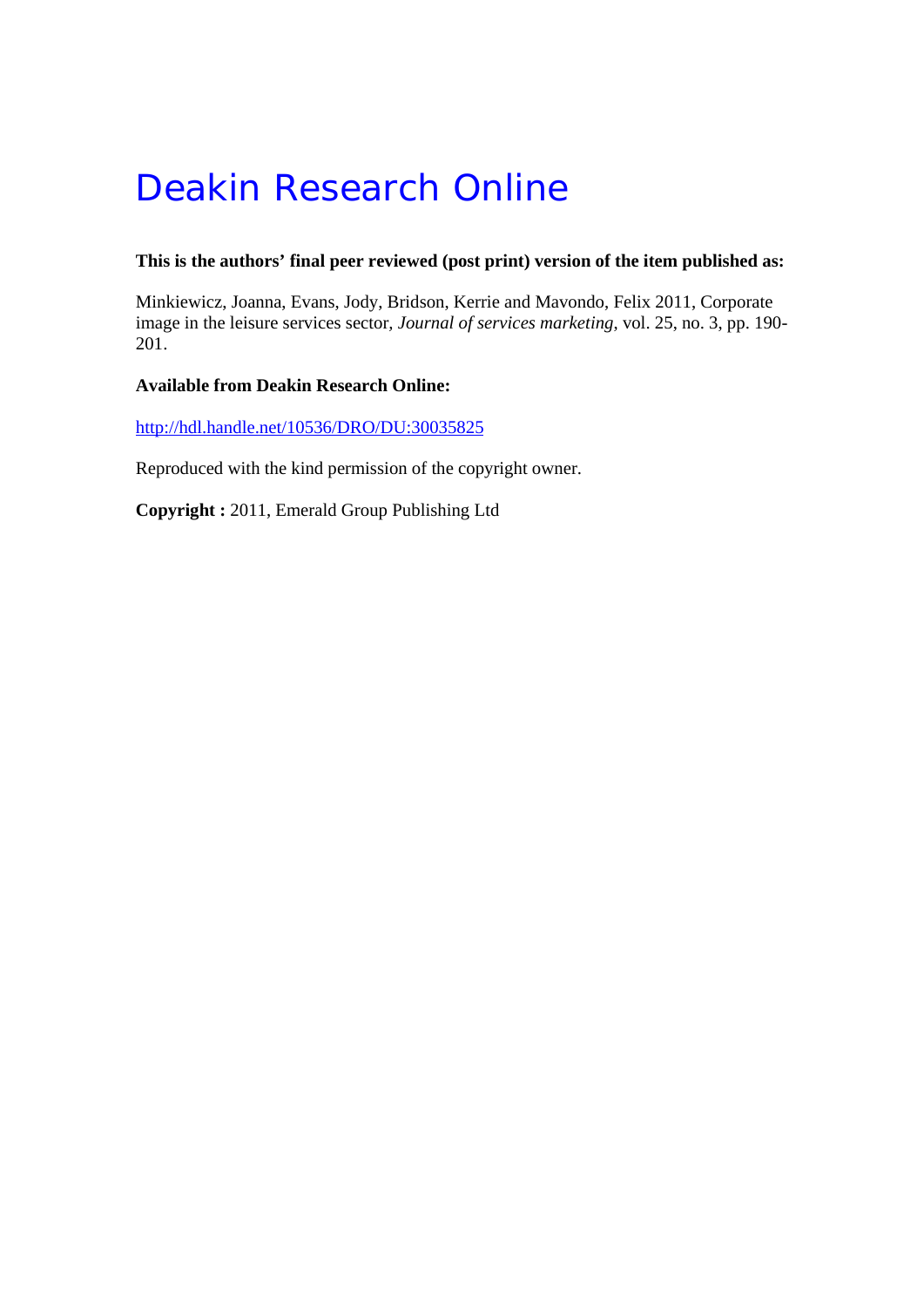### **Corporate image in the leisure services sector**

#### **The Authors**

*Joanna Minkiewicz,* **Melbourne Business School, Carlton, Australia**

*Jody Evans,* **Melbourne Business School, Carlton, Australia**

*Kerrie Bridson,* **School of Management and Marketing, Deakin University, Burnwood, Australia**

*Felix Mavondo,* **Department of Marketing Clayton Campus, Monash University, Clayton, Australia**

#### **Acknowledgements**

Received January 2009. Revised July 2009. Accepted October 2009

#### **Abstract**

**Purpose** – This paper seeks to empirically examine the relationship between corporate image and customer satisfaction in the leisure services sector. It also aims to examine the mediating impact of employees and servicescape on this relationship.

**Design/methodology/approach** – Data were collected from a sample of 195 individuals who had visited an Australian zoological garden over a specified time period. Confirmatory factor analysis was used to test the validity of the measures, whilst structural equation modelling and multiple regression were used in hypothesis testing.

**Findings** – Findings reveal that corporate image has a significant positive relationship with customer satisfaction. Although the results indicate that the relationship between corporate image and customer satisfaction is not mediated by either servicescape or employees, they imply that corporate image and employees directly influence customer satisfaction.

**Research limitations/implications** – A single-case study design was implemented, limiting the generalisability of the findings. This provides an opportunity for replication of the model in other leisure services environments and services contexts outside the leisure services industry.

**Practical implications** – The findings reinforce the need for leisure services operators to prioritise the development of a strong, clear corporate image. The extended analysis illustrates that the disaggregated dimensions of corporate image are valuable to consider in terms of directing managerial strategy. Employees and servicescape are key aspects of the service offer on which management needs to focus to ensure that their desired corporate image is communicated and reinforced.

**Originality/value** – This study addresses an identified need to further examine the relationship between corporate image and customer satisfaction. It also contributes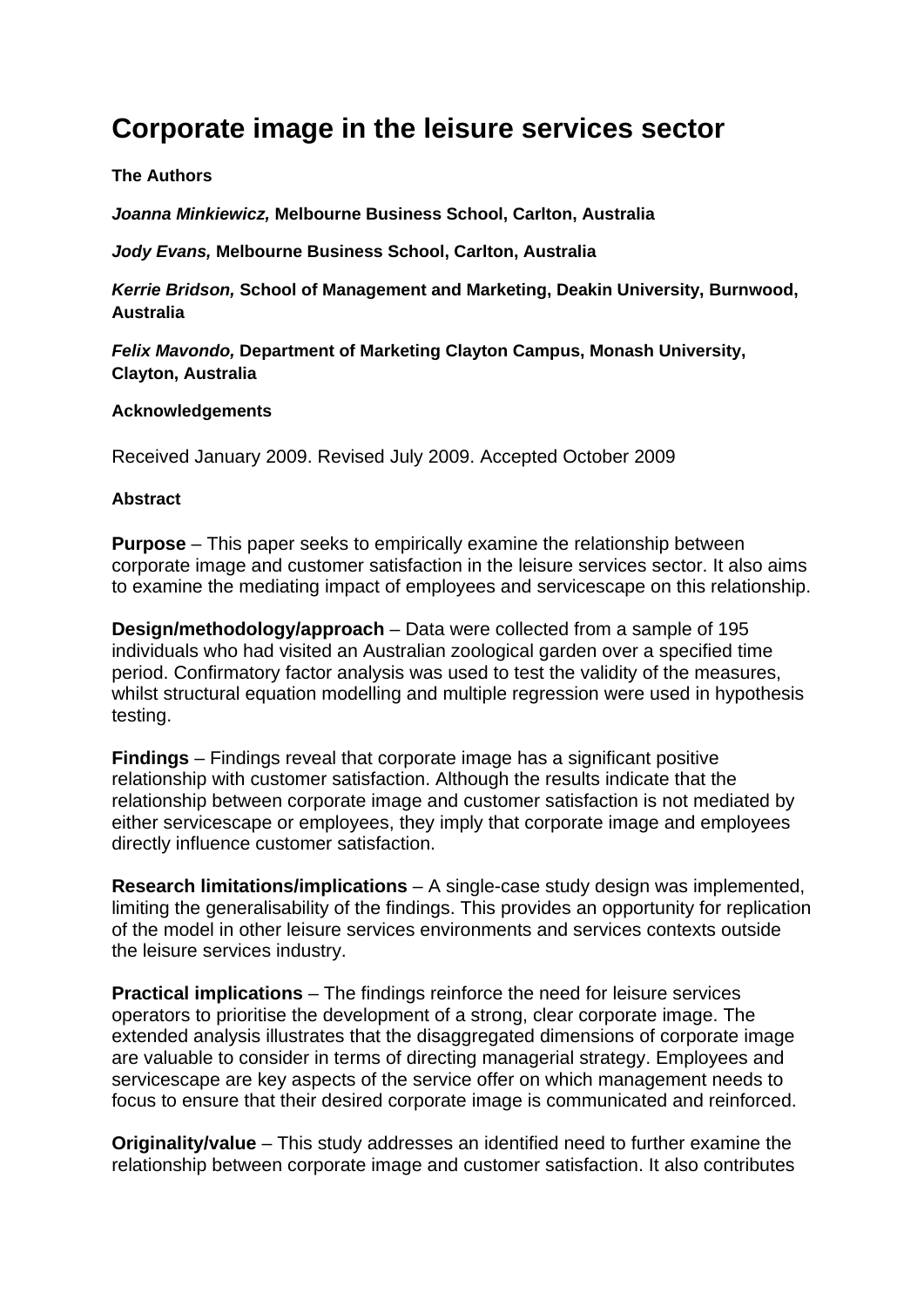to corporate branding research by broadening the conceptualisation of the corporate image construct. Moreover, this study contributes to the corporate image literature by examining the mediating factors of employees and servicescape.

**Keyword(s):** Corporate image; Customer satisfaction; Customer loyalty; Leisure facilities; Employees.

#### **An executive summary for managers and executive readers can be found at the end of this article.**

#### *Introduction*

Corporate attention to branding has steadily increased over the past decade. This is in recognition of the shareholder and asset value that branding can create (Hatch and Schultz, 2001), as well as the documented link between branding and the financial performance of the firm (Madden *et al.*, 2006). Einwiller and Will (2002) define corporate branding as:

… a systematically planned and implemented process of creating and maintaining favourable images and consequently a favourable reputation of the company as a whole by sending signals to stakeholders by managing behaviour, communication and symbolism (p. 101).

A corporate brand captures the additional values that are inherent in or associated with the corporation and its products/services (Da Silva and Alwi, 2006). Consequently, corporate brands serve as a powerful navigational tool for a variety of stakeholders ranging from investors and employees to consumers (Balmer and Gray, 2003). Whilst models of product branding are abundant, there is less empirical work on services brands in general and particularly leisure services brands (de Chernatony and Segal-Horn, 2001). The leisure services industry, which incorporates restaurants, bars, sporting stadiums and activities, museums, galleries and visitor attractions is becoming increasingly competitive (Goulding, 2000). As early as 1996, Scheff and Kotler (1996) identified a global trend towards changing lifestyles resulting in a decline in people's leisure time. This is particularly evident in today's increasingly hectic lifestyles characterised by a larger proportion of women participating in the workforce and lengthened working hours creating a time-poor population (Esch *et al.*, 2006). Thus, it is evident that leisure services must identify and foster clear bases of competitive advantage in their battle for a share of consumer's leisure time. We suggest that a strong corporate brand and, more specifically corporate image, may serve as such a basis.

Corporate image, as a critical component of the corporate brand, has an external focus and considers how external stakeholders view the organisation. Although links between corporate image and customer satisfaction have been suggested (Chun and Davies, 2006), few empirical studies and inherent limitations in these studies mean that this relationship is still unclear. We address this research gap and empirically verify the relationship between corporate image and customer satisfaction. It has been proposed that satisfaction with a service encounter can be affected by a range of factors such as previous experience, word-of-mouth and external communication (Anderson, 1996; Bitner, 1992; Nandan, 2005; O'Cass and Grace, 2004; Wakefield and Blodgett, 1996). However, today's consumer is becoming more connected, informed and active (Prahalad and Ramaswamy,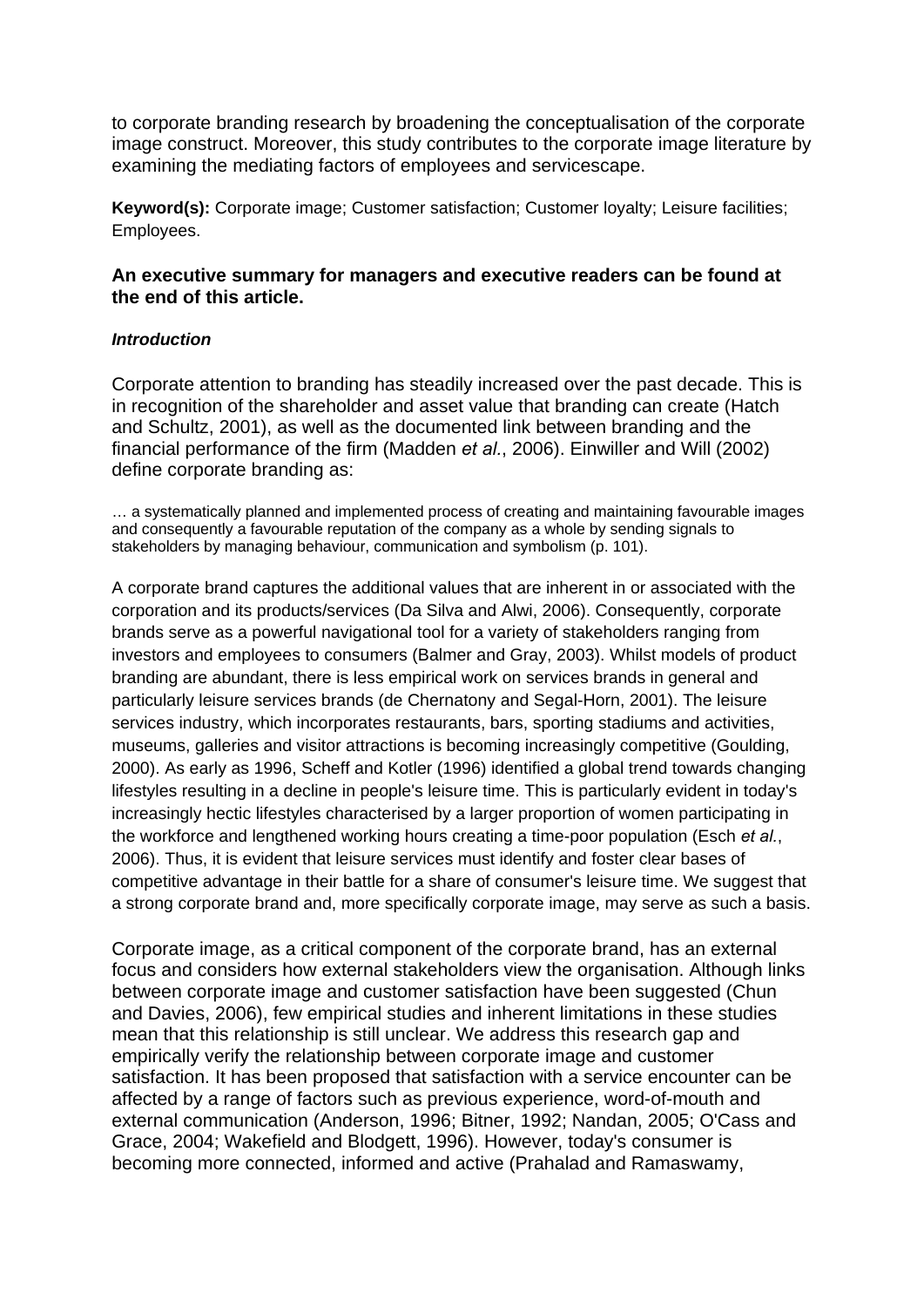2004a). In an emerging experience economy, the customer is seeking to participate and be engaged in memorable service experiences (Pine and Gilmore, 1998). Therefore, taking the perspective of service-dominant logic, which focuses on creating value with the customer, we argue that experiential elements of the service offer are most likely to contribute to customer satisfaction. Consequently, this study empirically investigates two key elements of the service offer: employees and servicescape. Moreover, we argue that servicescape and employees, as vehicles through which corporate image is translated, can provide a key explanation for the relationship between corporate image and customer satisfaction.

The purpose of the present research is threefold:

- 1. To empirically establish a relationship between corporate image and customer satisfaction.
- 2. To empirically investigate servicescape and employees as mediating variables in the corporate image-customer satisfaction relationship.
- 3. To contribute to a more comprehensive understanding of how corporate image is translated into satisfaction in a leisure services setting.

We begin with a presentation of the theoretical framework. A discussion of the key constructs follows, with proposed relationships and hypotheses articulated. The research method is then described and the findings of the study are presented and discussed. Finally, conclusions are drawn as to the theoretical and managerial implications of the study and future areas of research are proposed.

#### *Theoretical framework*

This research investigates the relationship between corporate image and customer satisfaction and the mediating roles of servicescape and employees. This research extends previous studies by examining the relationship between corporate image and customer satisfaction in a leisure services setting. Hawabhay *et al.* (2009) contend that an organisation's corporate communications and other factors such as CSR programs and event sponsorships can strongly direct images formed in customers minds. In today's society driven by multi-media communication and the availability of information at ones fingertips, it stands to reason that we develop an image of a service organisation (our perceptions of it and attitudes towards it) without necessarily having personally experienced the service. Therefore, although it could be argued that employee interaction and servicescape are drivers of a customer's image of an organisation, our contention is that an image is likely to exist even before a patron comes into contact with a service provider. Our focus, therefore, is not on the drivers of the corporate image that customers hold. Rather, our spotlight is on the association between corporate image and the service experience. Berry (2000) argues that the company's true value emerges in the customer's actual experience with the service. It is logical to argue, therefore, that the key elements of the service experience (employees and servicescape) play a fundamental role in not only reinforcing the existing corporate image, but are also critical to how the visitor experiences the service. We therefore contend that both employees and servicescape play an important role in explaining the relationship between corporate image and customer satisfaction. The proposed relationships are illustrated in Figure 1.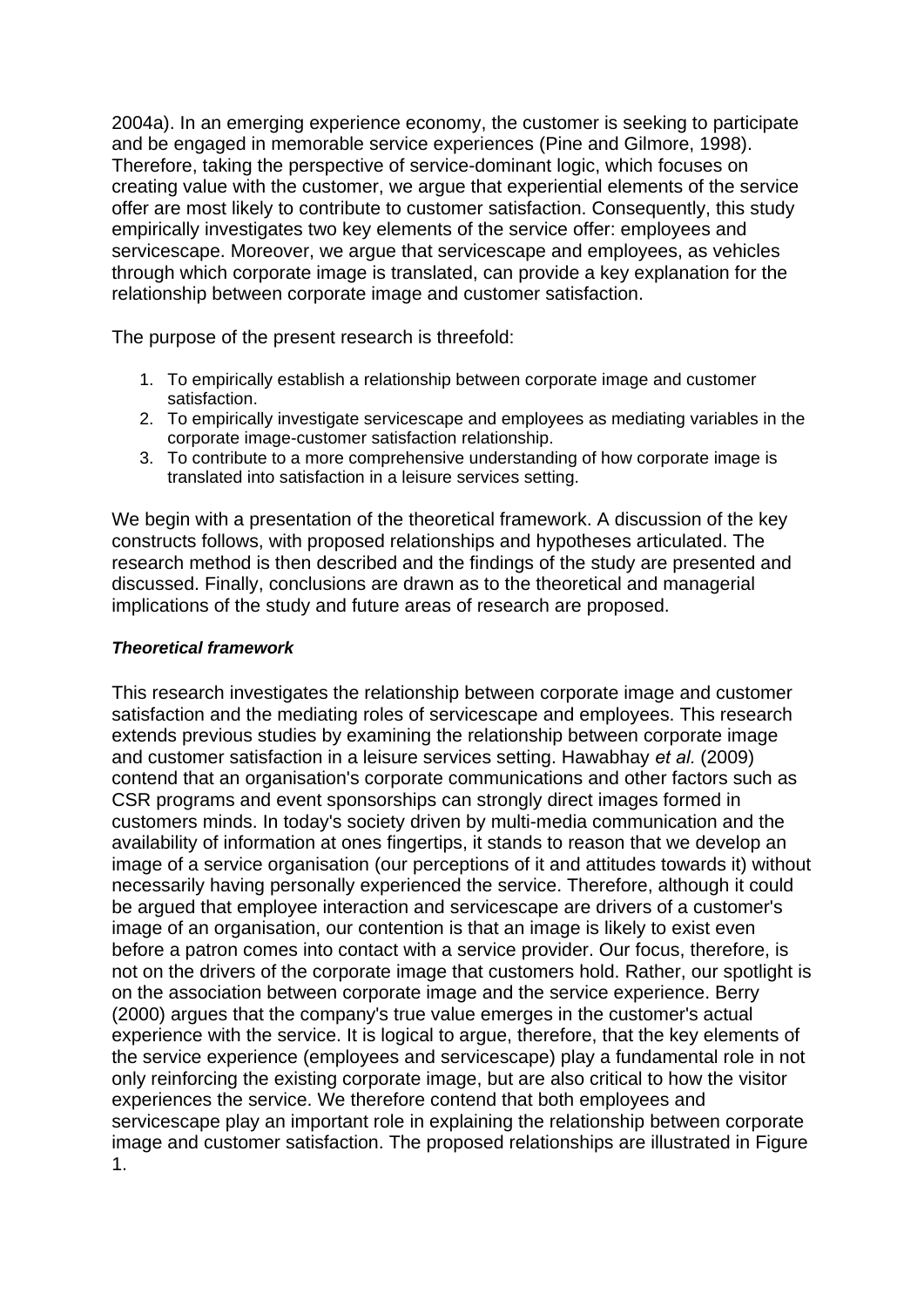#### **Customer satisfaction**

Most research investigating satisfaction has studied short-term customer experiences (Anderson, 1996; Bitner, 1992; Bitner *et al.*, 1994; Churchill and Surprenant, 1982). In these brief encounters, the customer is viewed as a "recipient", having had value created for them through a service offering, and on completion of the service transaction they are either satisfied or not satisfied with the outcome. However, this view of the customer and the service encounter is limited, as it does not account for the importance of relationship marketing and the creation of a closer bond with the target market through building ongoing relationships. Price *et al.* (1995), in a mixed method study of hedonic experiences, create a distinction between satisfaction being measured as a result of a brief transaction and that resulting from a temporally extended service encounter. Their findings indicate that a service encounter of an extended duration, in their case the leisure pursuit of white water rafting, promoted the development of boundary open relationships where the customer and service provider develop a relationship based on continual interaction and a mutual understanding. This relationship promoted a positive effect amongst customers resulting in increased satisfaction with the service provided.

In the Price *et al.* (1995) context, the customer can be classified as a participant in the service experience. This notion is furthered with the concept of co-creation, a central tenet of the service-dominant logic of marketing (Lusch and Vargo, 2006; Vargo and Lusch, 2004). Co-creation can be seen as engaging customers as active participants in the organisation's work, thereby forming the basis for value creation (Lengnick-Hall *et al.*, 2000; Prahalad and Ramaswamy, 2004a). Pine and Gilmore (1998) see participation as a dimension of the customer experience, with passive and active participation on opposite ends of the continuum. The other dimension suggested by Pine and Gilmore (1998) is the extent of the customer's connection with the experience, with absorption on one end of the continuum, suggesting observation and standing back from the experience. Immersion represents the other end of the spectrum and denotes a high level of involvement with the experience. Leisure pursuits (i.e. attending museums, zoos, parks, and entertainment centres) can be considered an extended service encounter, with consumption occurring within the facilities of the service provider and entailing numerous points in time where customers and the leisure provider are likely to interact during the service experience (Dube and Menon, 2000). Using Pine and Gilmore's (1998) realms of an experience, customers in this context are highly immersed and involved in their experience, but are not as active or formative in the creation of the final experience, with much of the final outcome resting with the leisure services operator. However, considering the increasingly limited amount of leisure time we have today, it can be expected that customers of leisure establishments will still want the opportunity to co-create their encounter, seeking a personalised and meaningful experience to maximise the utility of their precious time:

Oliver (1997) defines satisfaction as:

The consumer's fulfilment response. It is a judgment that a product or service feature, or the product or service itself, provided (or is providing) a pleasurable level of consumption related fulfilment (p. 13).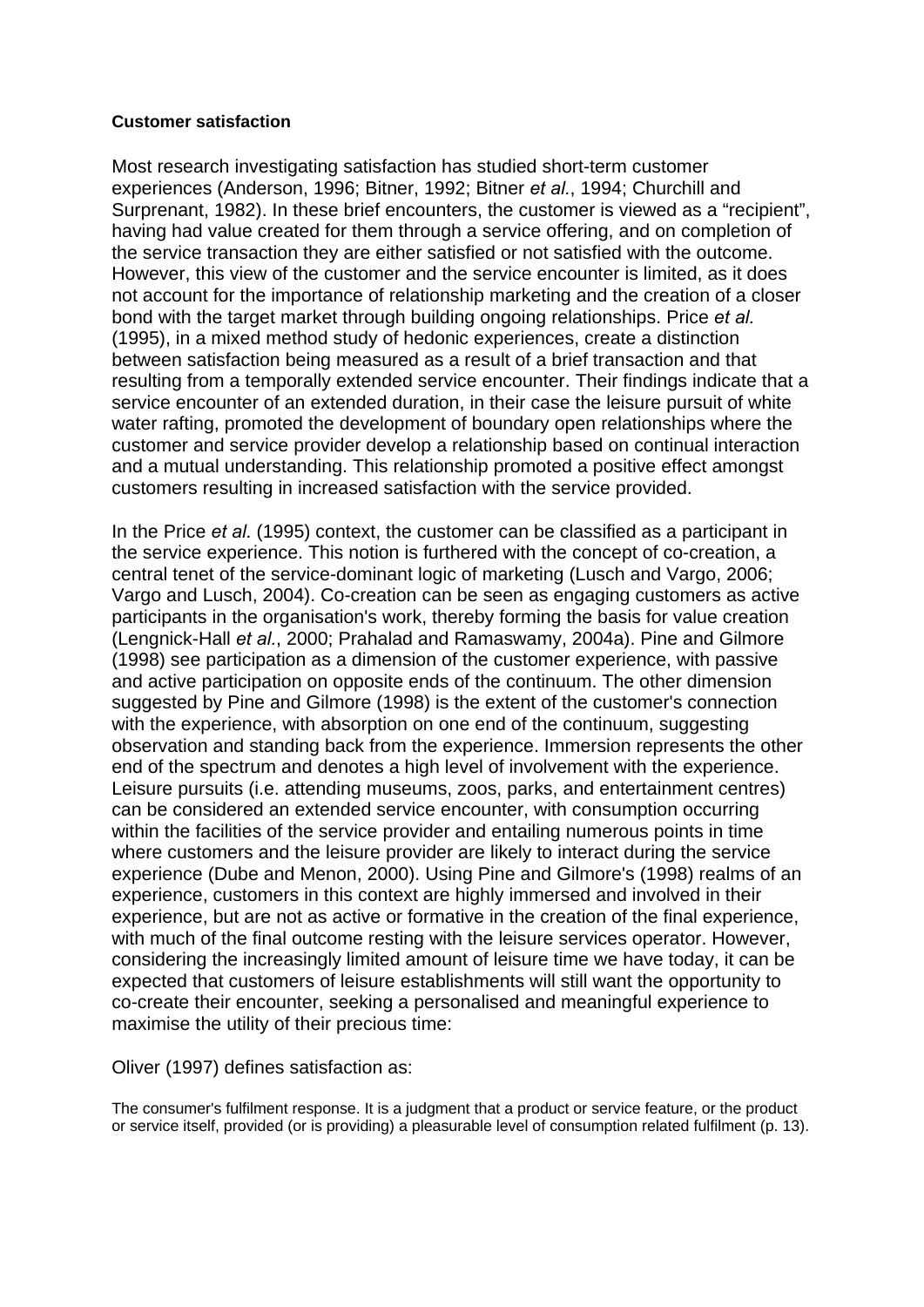This definition emphasises that satisfaction comprises cognitive, attitudinal and behavioural aspects. The cognitive and attitudinal elements capture one's need to evaluate the situation and consider the outcome in relation to expectations. The behavioural aspect denotes an evaluation of the behaviour undertaken as part of the consumption situation and whether this would be undertaken again on the basis of received outcomes. Thus, in the context of leisure services, we define customer satisfaction as a fulfilment response to an engaging extended consumption experience.

#### **Corporate image**

Corporate image is defined by Balmer (1998) as "associations and meanings connected with an organisation" (p. 966). Grunig (2003) asserts that "corporate image has been used as a synonym for concepts such as message, reputation, perception, cognition, attitude, credibility, belief, communication and relationship" (p. 245). In line with this, Aaker (1996) views image as "the net result of all the experiences, impressions, beliefs, feelings and knowledge that people have about a company" (p. 113). Nandan (2005) and Brown *et al.* (2006) provide further support for this view, construing image as consumer perceptions of the brand and what individuals know or believe about an organisation. Corporate image, or, how stakeholders distinguish an organisation, is referred to by Davies *et al.* (2004) as corporate character. Where the majority of literature considers image as a single dimension, Chun and Davies (2006) conceptualise image as a multi-dimensional construct consisting of five dimensions: competence, agreeableness, enterprise, chic and ruthlessness. Agreeableness reflects trust and social responsibility, whereas competence denotes dependability and efficiency (Davies *et al.*, 2004). The dimension of enterprise is a signal of innovation and excitement, whilst being "chic" equates to sophistication (Davies *et al.*, 2004). Ruthlessness was the only negative element of image reflecting organisational autocracy (Davies *et al.*, 2004).

Corporate image in this study is considered as multi-dimensional and is defined as stakeholders' beliefs, perceptions, feelings and attitudes towards an organisation. In line with the contention of Bosch *et al.* (2006) this study also considers that these perceptions, feelings and attitudes may have been formed through customer response to an organisation's strategic intent, or in other words, mission and vision. Of the five image dimensions suggested by Chun and Davies (2006), only competence, agreeableness and enterprise are seen as relevant to organisations in the leisure sector. Responding to competitive pressures and a greater push for corporate social responsibility, operators in this sector are likely to value being socially responsible and trustworthy (agreeableness), innovative and exciting (enterprise) as well as efficient (competence). In the same light, they are likely to make their strategic direction, particularly if heading down a socially responsible path, a key part of their image, supporting the inclusion of mission/vision as an additional corporate image dimension. However, leisure services providers are unlikely to see being sophisticated (chic) as a critical success factor in the sector, nor would they want to be seen as ruthless and inflexible (ruthlessness) by their target market.

Balmer (1998) highlights the importance of corporate image, asserting that an a priori link exists between an individual's image of the organisation and that person's behaviour towards it. In line with this, Chun and Davies (2006), in their quantitative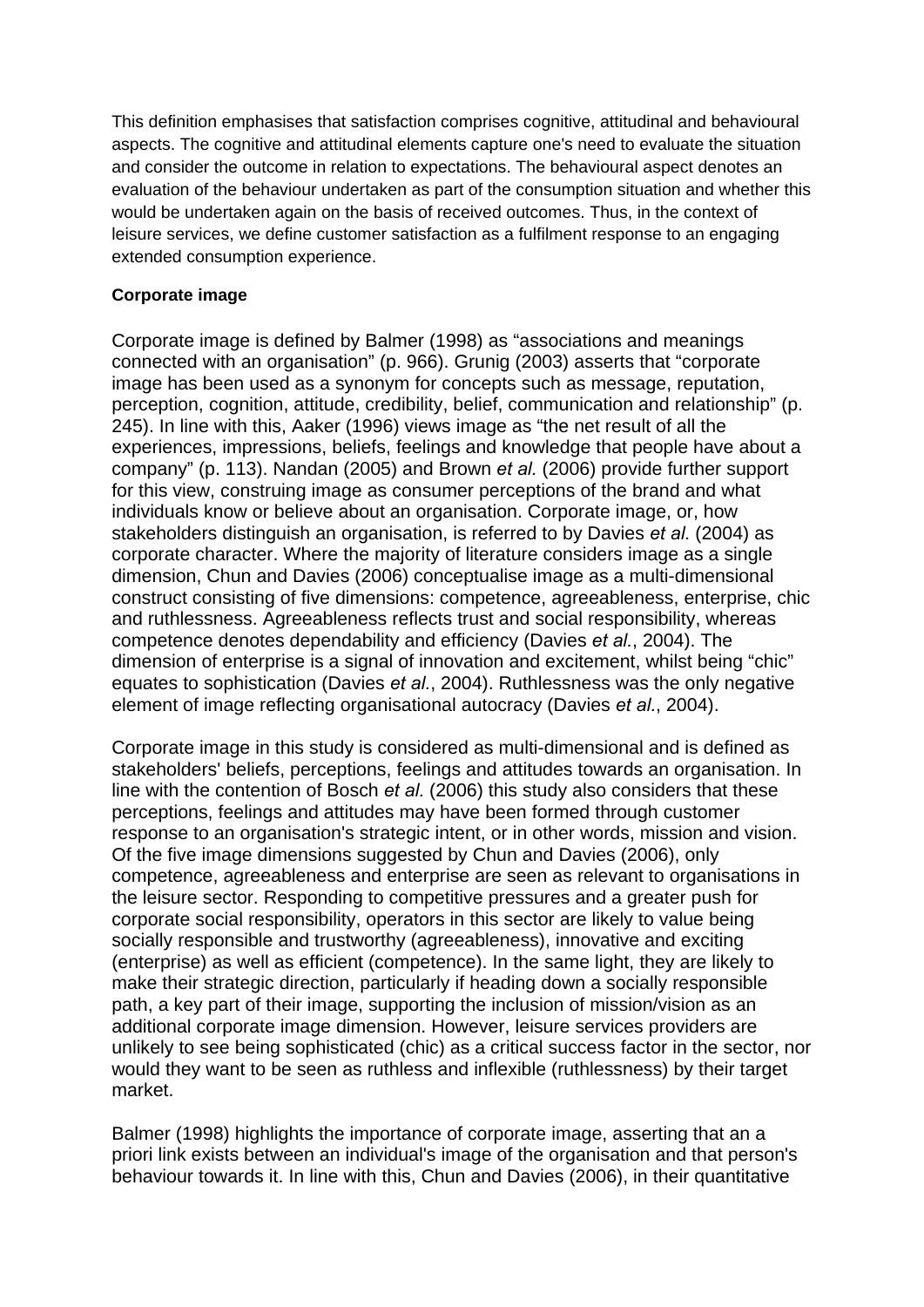study in a retail context, found positive image to be related to customer satisfaction. Furthermore, the disconfirmation paradigm suggests that satisfaction will occur when individual expectations are confirmed (Churchill and Surprenant, 1982). Therefore, it is reasonable to expect that a positive image and expectation of a leisure experience prior to consumption, if met or exceeded, would result in customer satisfaction. There is also, however, the possibility that a positive corporate image may negatively influence satisfaction. This may be the case where the image has created unrealistic expectations for customers. Where these expectations are not met, customers are likely to be very dissatisfied. Despite a possibility of the opposite, literature predominantly suggests a positive relationship between corporate image and satisfaction:

*H1*. Corporate image has a significant positive relationship with customer satisfaction.

#### **Employees**

Hardaker and Fill (2005) note that the importance and recognition of employees as part of the corporate branding process appears to be increasing. Likewise, Hawabhay *et al.* (2009) contend that staff behaviour is integral to the corporate branding process due to it's crucially important role in transmitting the brand's values and creating an emotional bond with customers. This is particularly so in leisure services organisations where a key part of the visitor experience is delivered through interaction with employees. Surprenant and Solomon (1987), in an experimental simulation of a banking environment, considered employees in terms of their personal characteristics. Their results indicate that employee traits are best represented by three dimensions: competence, helpfulness and sociability. This conceptualisation of employees is particularly relevant to the context of leisure services, where visitors are likely to have an expectation of competent, helpful and friendly (sociable) staff that will enhance their leisure experience.

Interaction with service employees can strongly reinforce an organisation's corporate image. In many cases, visitors to a leisure destination only really know the quality and value of the service and experience provided in terms of their interactions with service staff during a specific visit (McDonald *et al.*, 2001; Shostack, 1977). In such a scenario, the staff "are" the corporate brand in the consumer's eyes (Grönroos, 1994) and represent the moment of truth (Gummesson, 1993) where everything that the brand stands for to the consumer is at stake. Considering that an experience with a service-based brand often involves multiple interfaces where consumers interact with staff across various parts of an organisation (Bitner *et al.*, 1994), employees are a fundamental component in communicating a consistent corporate image. Viewing the employee as a brand ambassador (Harris and de Chernatony, 2001), it can therefore be argued that their role would be critical in supporting a leisure organisation's existing corporate image and communicating it to the target market. Consequently, as the image of the organisation increases in strength, the role of employees in communicating and supporting this image will become increasingly important. Specifically, it can be argued that employees would be more competent, helpful and friendly in support of a stronger corporate image. The following hypothesis is therefore proposed: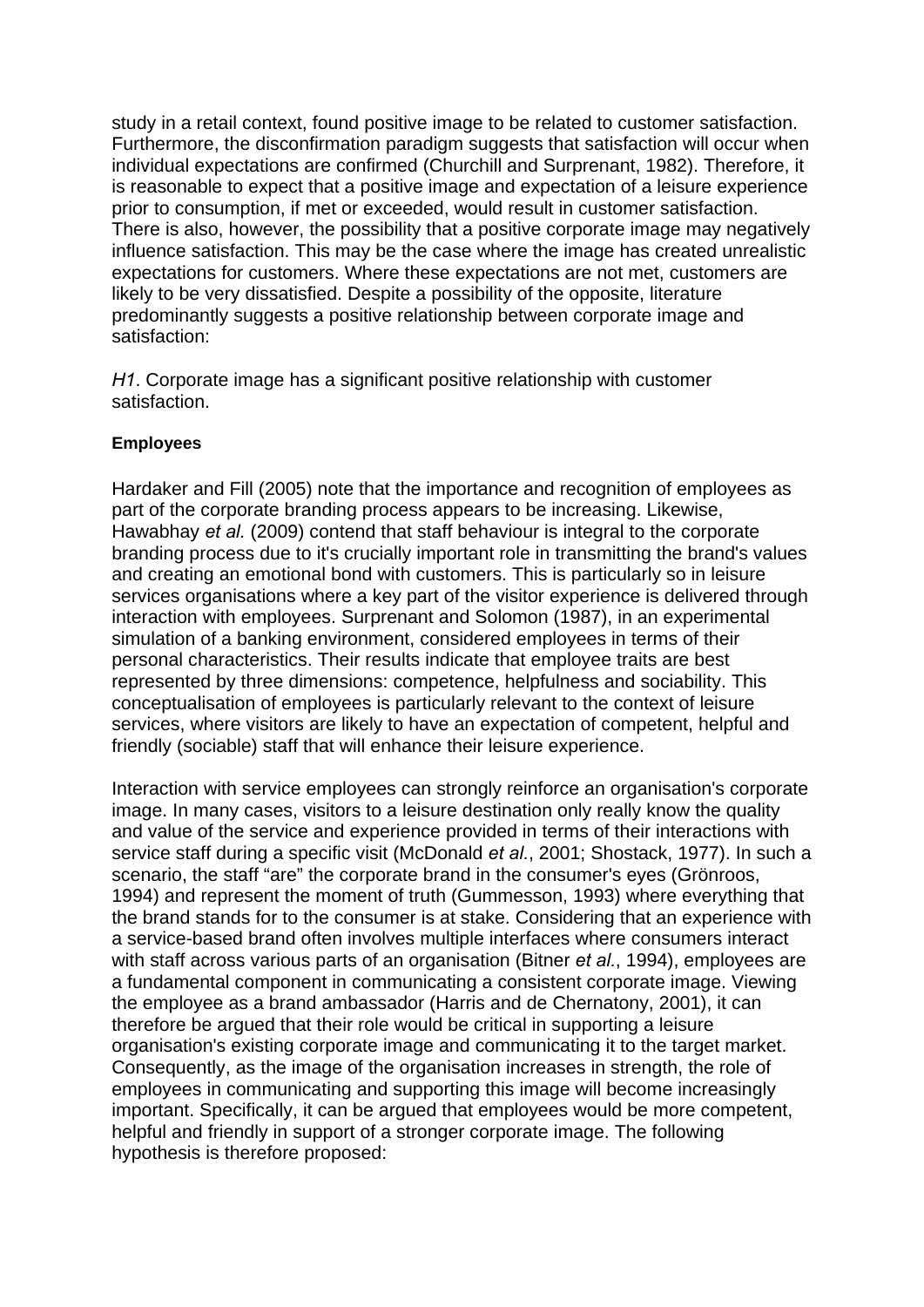*H2a*. Corporate image has a significant positive relationship with the role of employees in the service encounter.

How customers experience a service is crucial to their perception of value (Sandstrom *et al.*, 2008). Prahalad and Ramaswamy (2004a) argue that the interaction between the organisation and customer is the locus for co-creation of value. In leisure organisations, where the service encounter is critical to how the customer experiences the service, the service employee has the potential to influence the value-creating experience and thus, ultimately, visitor satisfaction. Thus, it is argued that the role that service employees play in terms of adapting to individual customer requirements and enabling the co-creation of a personalised leisure experience (Vargo and Lusch, 2004) can have an effect on customer satisfaction. Hence, we advance the following hypotheses:

*H2b*. The role of employees has a significant positive relationship with customer satisfaction

*H2c*. Employees mediate the relationship between corporate image and customer satisfaction.

#### **Servicescape**

Researchers (Bitner, 1992; O'Cass and Grace, 2004; Turley and Fugate, 1992; Wakefield and Blodgett, 1996) have found support for the effect of servicescape, often referred to as the organisation's physical environment, on customer responses to the service environment. Parasuraman and Zeithaml (1988) in considering servicescape in their conceptualisation of service quality viewed it as unidimensional, represented by the visual appeal of the physical facilities. In investigating the importance of servicescape dimensions across a typology of service organisations, Bitner (1992) elaborated on this by adding spatial layout and functional dimensions of the servicescape to its conceptualisation. Wakefield and Blodgett (1996), in testing Bitner's model and propositions across three different leisure service settings, conceptualised servicescape as multidimensional, comprised of facility aesthetics, layout accessibility and cleanliness. Considering the direct relevance of the context of Wakefield and Blodgett's (1996) study and the fact that it synthesises the dominant conceptualisations of the servicescape construct, their conceptualisation of servicescape will be adhered to in the current research.

In a mixed method study of services customers, O'Cass and Grace (2004) found service facilities to be one of the most frequently mentioned dimensions of services brands. This suggests that service facilities perform a key role in the support of corporate image. Leisure services require customers to spend an extended period of time in the physical surroundings of the service provider. As such, it is reasonable to assume that the perceived quality of the servicescape in terms of its visual appeal, cleanliness and ease of orientation play an important role in communicating an image of the service organisation to the customer. Consequently, it is possible to suggest that a strong corporate image is likely to be reinforced by aesthetically pleasing, accessible and clean physical surroundings. Therefore, we suggest the following hypothesis: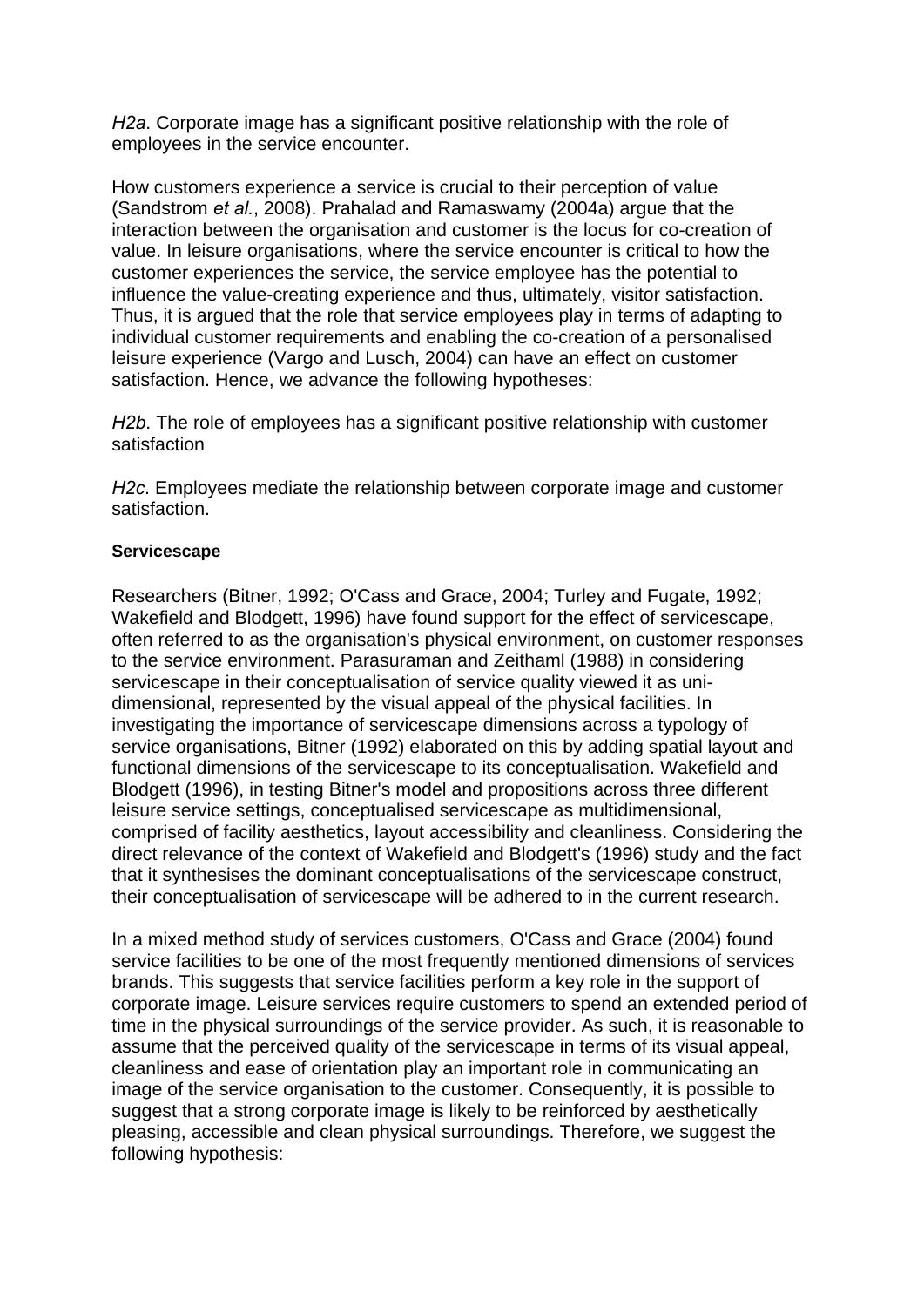*H3a*. Corporate image has a significant positive relationship with the servicescape.

In a service environment, the servicescape forms a key part of the value proposition made to the customer. In a leisure services setting, this is even more so the case, as the physical environment is the setting for the visitor "experience" and a locus for the co-creation of value (Prahalad and Ramaswamy, 2004a). Prahalad and Ramaswamy (2004a) argue that access to desirable (personalised and co-created) experiences is increasingly the goal of consumers. In a leisure services setting, such access to a co-created and personalised experience can be achieved through servicescape. It is logical that clear directions and an organised layout make the facility more experience-centric, reflecting consumers' personal needs and desires, thereby likely to result in heightened visitor satisfaction. Based on arguments supporting customer satisfaction through co-creation of value, it can be hypothesised that:

*H3b*. The servicescape has a significant positive relationship with customer satisfaction.

*H3c*. The servicescape mediates the relationship between corporate image and customer satisfaction.

#### *Research design*

#### **Sample and data collection**

The approach used to examine the potential relationships is an empirically grounded case study. A case study ensures that developments emerging in a specific service setting, in this case a zoological garden, are captured (Laing *et al.*, 2002). This exemplar case is appropriate for the leisure services industry, considering the lack of corporate branding research in this sector. The sample for this study consisted of randomly selected visitors of a zoological garden operating in Australia. The sampling frame was all visitors who had attended the zoological garden in a oneweek period, with visitors being intercepted during their experience or upon exit.

Researcher administered surveys were used to collect data from respondents through a formal structured questionnaire. A total of 195 questionnaires were completed in a seven-day period. In terms of the types of visitors represented in the sample, 69 per cent were female and 31 per cent male. In respect of the age of the sample, the majority (38 per cent) was between 35-50 years of age, whilst 26 per cent were 18-25 years of age, 16 per cent were in the age group of 50+, 11 per cent were 30-34 years of age and 25-29 year olds (8 per cent) represented the smallest proportion of the sample attending the zoological garden. The majority of respondents (59 per cent) visited the Zoological garden as a family, with 19 per cent visiting as couples and 14 per cent as part of a group. Persons attending the zoological garden as singles (4 per cent) formed the smallest proportion of the sample.

#### **Measures**

The majority of scales pertaining to the four aforementioned constructs: corporate image, employees, servicescape and customer satisfaction were based on existing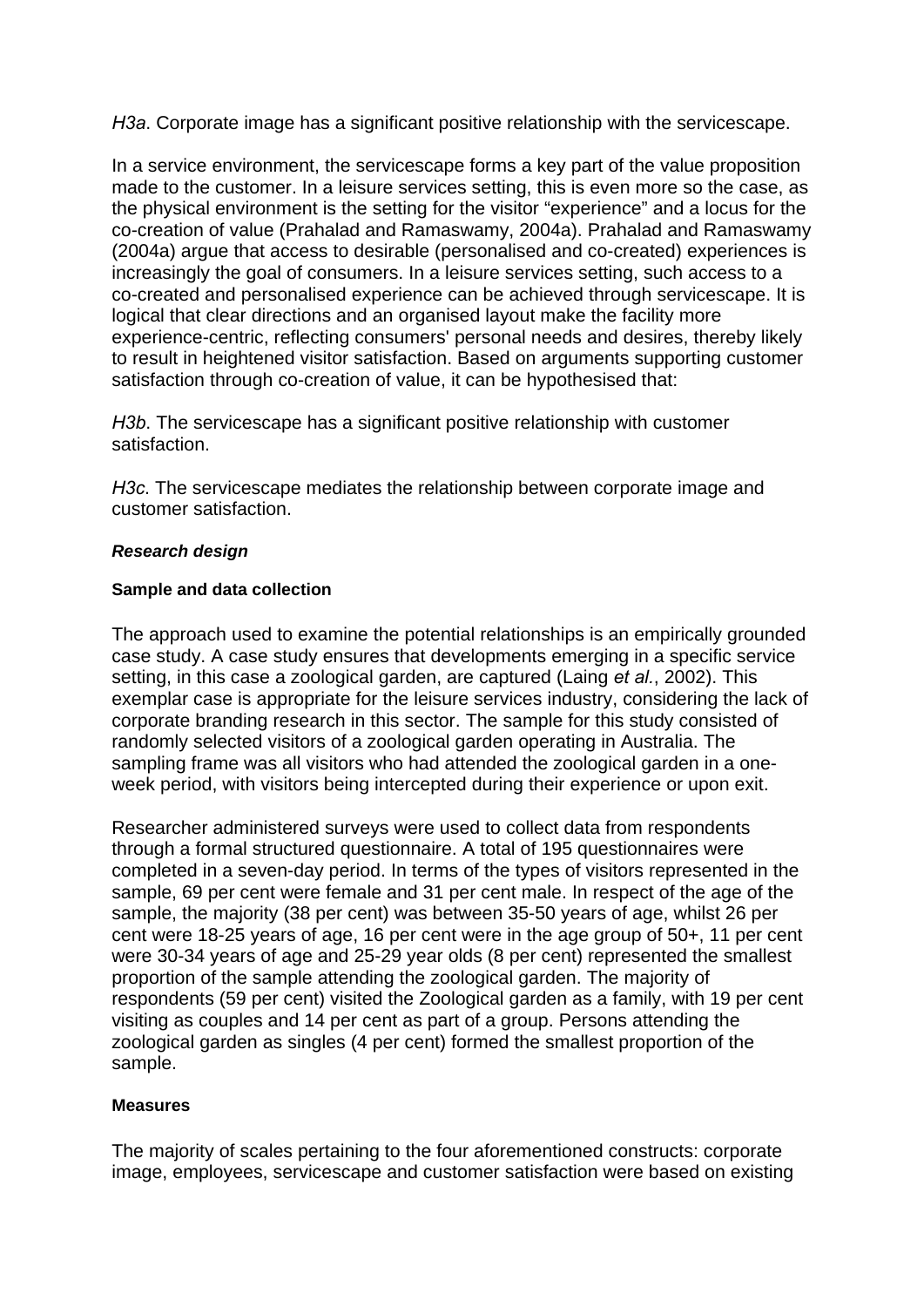literature (the Appendix provides scale items for each construct). All scales used were seven point scales, anchored by 1 – strongly disagree and 7 – strongly agree. The satisfaction scale developed by Oliver (1980) was used to measure customer satisfaction, as it captures cognitive, attitudinal and behavioural elements of satisfaction very well. Having identified a leisure services experience and specifically attendance at a zoological garden as an extended service encounter, items from the scale developed by Price *et al.* (1995) were used to capture this aspect. Respondents were provided with a set of statements relating to their overall satisfaction with their experience at the zoological garden on that day. A modification of the Davies *et al.* (2004) corporate character scale was used to measure corporate image of the zoological garden. Respondents were asked to rate, on a seven point scale, to what extent they agreed that the listed traits described the zoological garden's personality. Items pertaining to mission, values and positioning, in line with the zoological organisation's branding strategy, were also included in the measure of corporate image. To measure these aspects, respondents were asked to what extent they agreed that the statements provided reflected the values, mission or vision of the zoological garden. Servicescape was measured using a combination of established scales including aesthetics, accessibility and cleanliness. Facility aesthetics and layout accessibility were measured using scales established by Wakefield and Blodgett (1996) and Parasuraman and Zeithaml (1988). The items pertaining to facility aesthetics captured the visual appeal and attractiveness of the facility, whilst layout accessibility captured ease of orientation around the venue. Cleanliness of the physical environment was measured using a scale established by Wakefield and Blodgett (1996). The construct of employees was measured using an existing scale developed by Surprenant and Solomon (1987). Surprenant and Solomon (1987) evaluated employees on three dimensions: competence, helpfulness and sociability. These dimensions were utilised in the current study, being highly relevant in the context of a zoological garden.

#### **Measure validation**

As there were some amendments made to a number of the scales used (e.g. corporate image, satisfaction, employees), an exploratory factor analysis was used to confirm the underlying structure of the factors. The exploratory factor analysis confirmed that corporate image consisted of five dimensions and servicescape of three. Employees and satisfaction were found to be uni-dimensional. Confirmatory factor analysis was used to establish the validity of the resulting measurement scales. In line with previous empirical research around corporate image (Chun and Davies, 2006; Da Silva and Alwi, 2006; Davies and Chun, 2002; Davies *et al.*, 2004), it was modelled in this study as a second order reflective construct manifested by five reflective first order dimensions. In line with previous research (Wakefield and Blodgett, 1996), servicescape was also modelled as a second order reflective construct, manifested by three first order dimensions. Employees and satisfaction were both modelled as first order reflective constructs in the measurement model. A summary of the results from the measurement model is provided in Table I. The fit indices reported in Table I indicate that the measurement model fits the data reasonably well. All the t-values for the standardised factor loadings for the theoretical constructs are significant, suggesting convergent validity (Atuahene-Gima, 2005).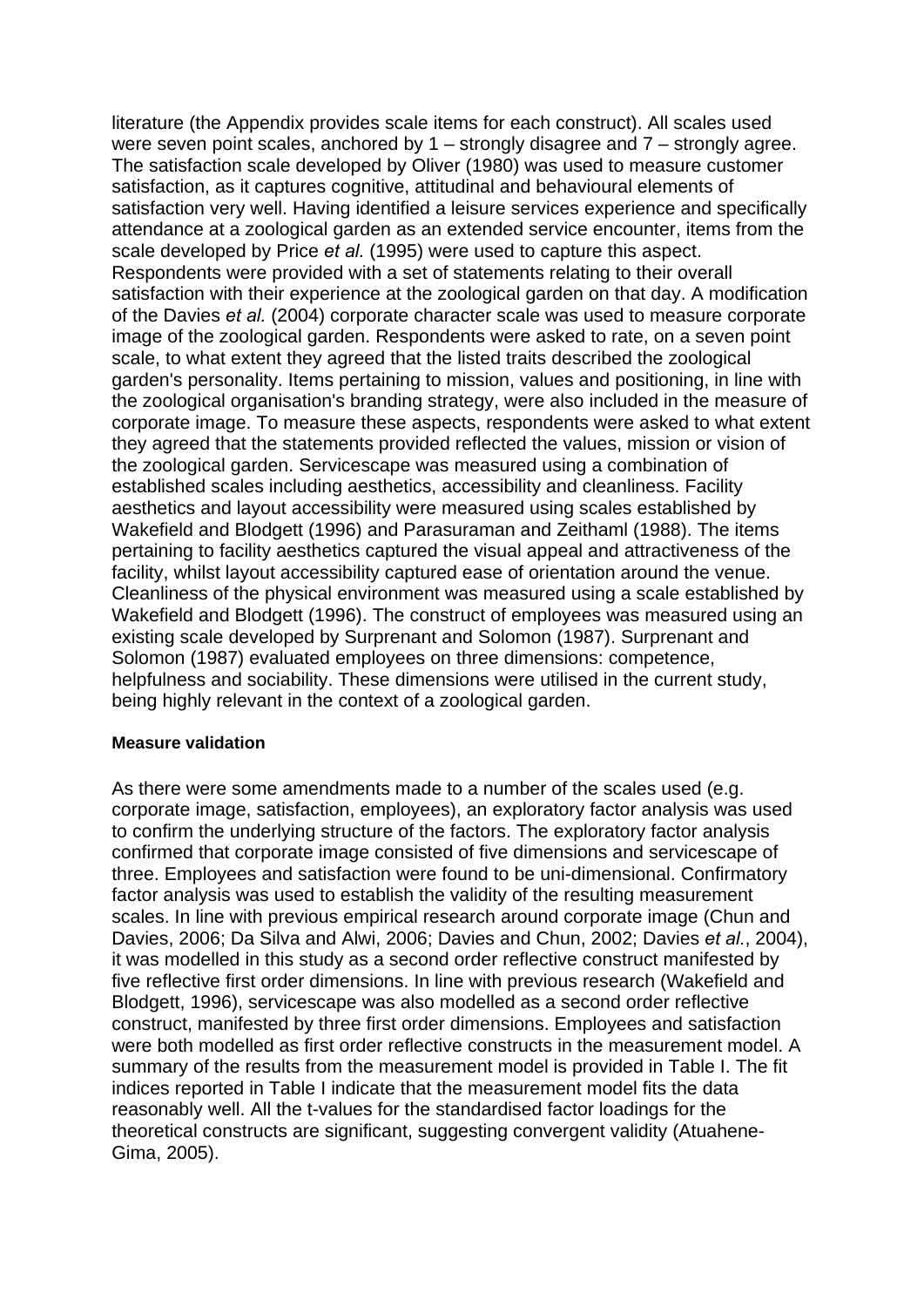The final constructs, their final measures (*α*) and the composite reliability for each construct are detailed in Table II. All measures used performed well, with all instruments showing satisfactory internal consistency (all Cronbach *α*'s >0.7) and composite reliability (all >0.8). As a test for discriminant validity, we used the method suggested by Fornell and Larcker (1981) which involves comparing the average variance extracted (AVE) for each latent factor and the correlations among the latent factors. In all cases, the square root of AVE was much larger than the correlations. The square roots of AVE values for each major construct are depicted on the diagonal in Table II.

#### *Results and discussion*

The structural equation model tested in this study is shown in Figure 2. Corporate image, customer satisfaction, servicescape and employees are all modelled as reflective constructs in the structural equation model. Moreover, as corporate image and servicescape are modelled as second order reflective constructs, investigating them at the aggregate level was considered most appropriate. Results in Table III indicate that corporate image is directly related to customer satisfaction (t=7.926, *p*<0.001), providing support for *H1*. These results indicate that a strong corporate image enhances customer satisfaction with the service experience. Our results support those of Chun and Davies (2006) who found a positive relationship between image and customer satisfaction in a retail setting.

With regard to the relationship between corporate image, employees and servicescape, the results in Table III demonstrate a direct relationship between corporate image and employees (*t*=7.703, *p*<0.001), providing support for *H2a*. These results suggest that image is a major determinant of the role of employees in the service encounter. Our findings of a significant direct relationship between corporate image and employees follow the contentions of Harris and de Chernatony (2001), Balmer and Wilkinson (1991) and Berry (2000), who contend that the moment of employee interaction is a defining one in service management and a key stage in supporting and reinforcing corporate image. This is logical if we consider the intangibility and variability of the service offering. Employees are a crucial point of interaction since they are the face of the organisation and, therefore, the service organisation's image is best reinforced to visitors through this interface. Whilst a zoological garden may espouse certain values, visitors today are more cynical, educated and demanding (Prahalad and Ramaswamy, 2004a), needing to see these values being put into action through their interaction with employees before they are persuaded about the authenticity of the claims.

The results in Table III also indicate a significant direct relationship between corporate image and servicescape (t=3.160, *p*<0.001). Thus, *H3a* is supported. In highlighting that corporate image is a key driver of servicescape, these results support Bitner's (1992) contention that the physical environment has the ability to communicate and support an image. These findings make sense when seen in the context of a zoological garden. Being primarily an outdoor leisure activity, it seems logical that the corporate image of a zoological garden would be reinforced by the physical environment. Today's increasingly educated and marketing savvy customers are unlikely to simply believe the zoological organisation's message of who they are and what they stand for. They want organisations to "walk the talk" and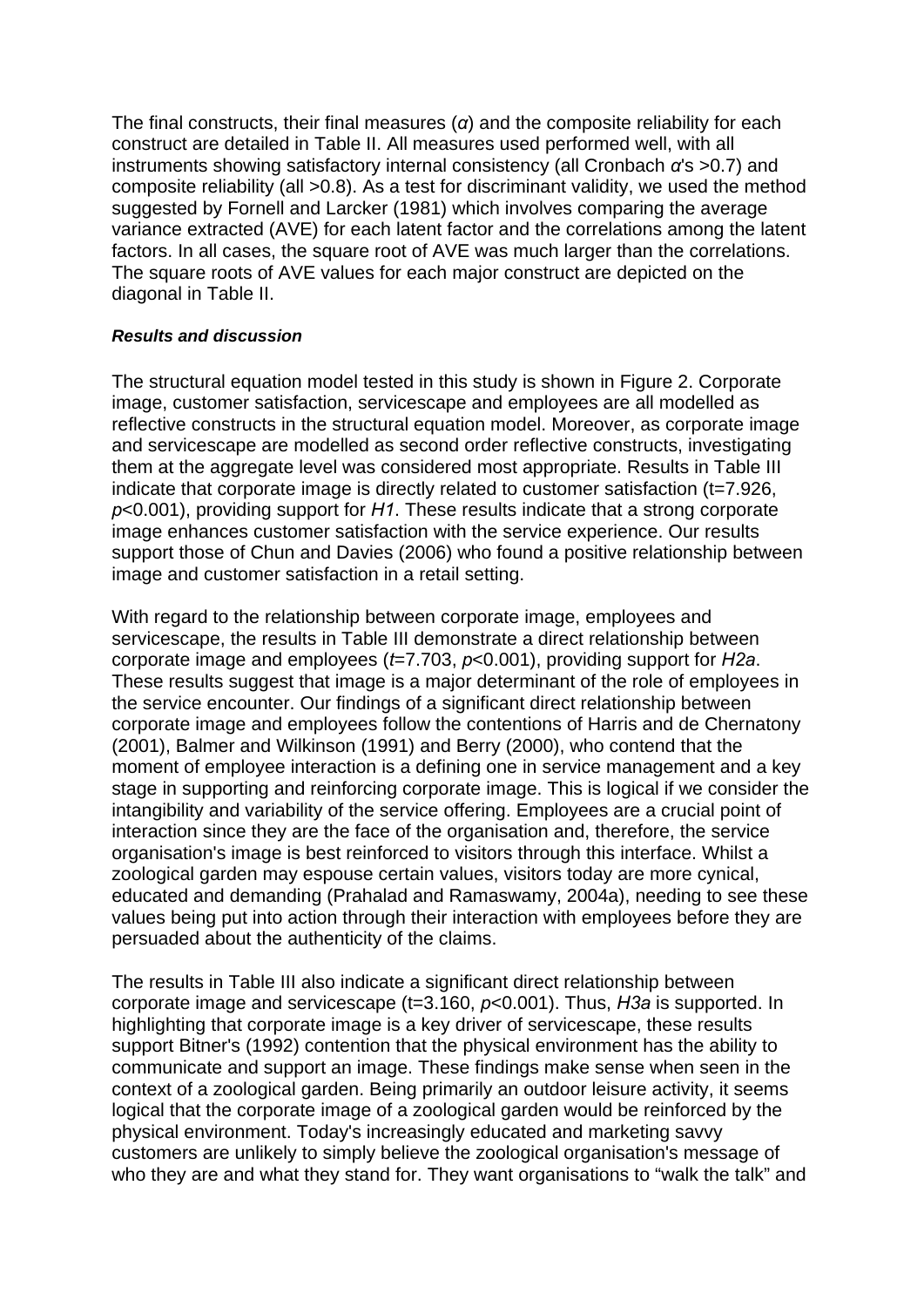will use aspects of the physical environment such as adequate size and quality of the animal enclosures as key indicators. Therefore, zoological garden visitors will use cues in the physical environment to assess the extent to which the organisation lives up to the image that the organisation portrays.

Interestingly, although servicescape has been found to play a significant role in reinforcing a leisure organisation's corporate image, our results indicate that it has no direct relationship with customer satisfaction (*t*=0.615, *p*>0.1), refuting *H3b*. This result can be explained if we consider today's consumer and their expectations. In an increasingly competitive service sector where organisations are continually reinvigorating and improving their service offer, customers of a zoological garden would expect it to be clean, aesthetically pleasing and organised in a logical fashion to facilitate ease of orientation. However, these elements of the servicescape are today considered as standard business practice. To be satisfied, consumers demand a unique service experience tailored to their needs (Prahalad and Ramaswamy, 2004b). Aspects of the servicescape such as cleanliness, aesthetics and layout are less likely to contribute to personalisation of the experience, and therefore customer satisfaction, than other elements of the service offer, such as employees.

Considering the relationship between employees and customer satisfaction, our findings reveal a significant direct relationship, demonstrating support for *H2b*. These findings suggest that customers will judge their service experience, thereby directly affecting their level of satisfaction, based on their experience with the staff. This is consistent with the findings of Chun and Davies (2006) who establish that customers would judge a retail store from their experiences with the personnel. The findings make intuitive sense in the context of a leisure service such as a zoological garden, where, although the consumption of the service is self-paced, staff such as animal keepers can add to the experience and make it really come to life through the animal information talks and interaction with visitors about the animals. Moreover, in their interaction with zoo employees, customers can discuss their specific needs and desires relating to their zoo experience, with the staff member able to assist in suggesting aspects of the zoo experience that are most likely to help customers achieve a unique experience.

It is also proposed that the relationship between corporate image and customer satisfaction is mediated by employees and servicescape. To establish mediation (Baron and Kenny, 1986; Mathieu *et al.*, 2008; Wood *et al.*, 2008) requires the demonstration of significant indirect effects between corporate image and customer satisfaction. As an alternative analysis, a chi-square difference test between the full model and a model without the direct effects could also be conducted, with a significant chi-square indicating the presence of mediation (Wood *et al.*, 2008). Both the indirect effects and the chi-square difference analyses were conducted, the results showing consistency. The non-significant indirect effect in Table III (*t*=1.00, *p*>0.1) refutes *H2c* and *H3c*, indicating that the relationship between corporate image and customer satisfaction is not mediated by either servicescape or employees. Although we had hypothesised that corporate image would be translated into customer satisfaction through both employees and servicescape, our findings imply that corporate image and employees directly influence customer satisfaction.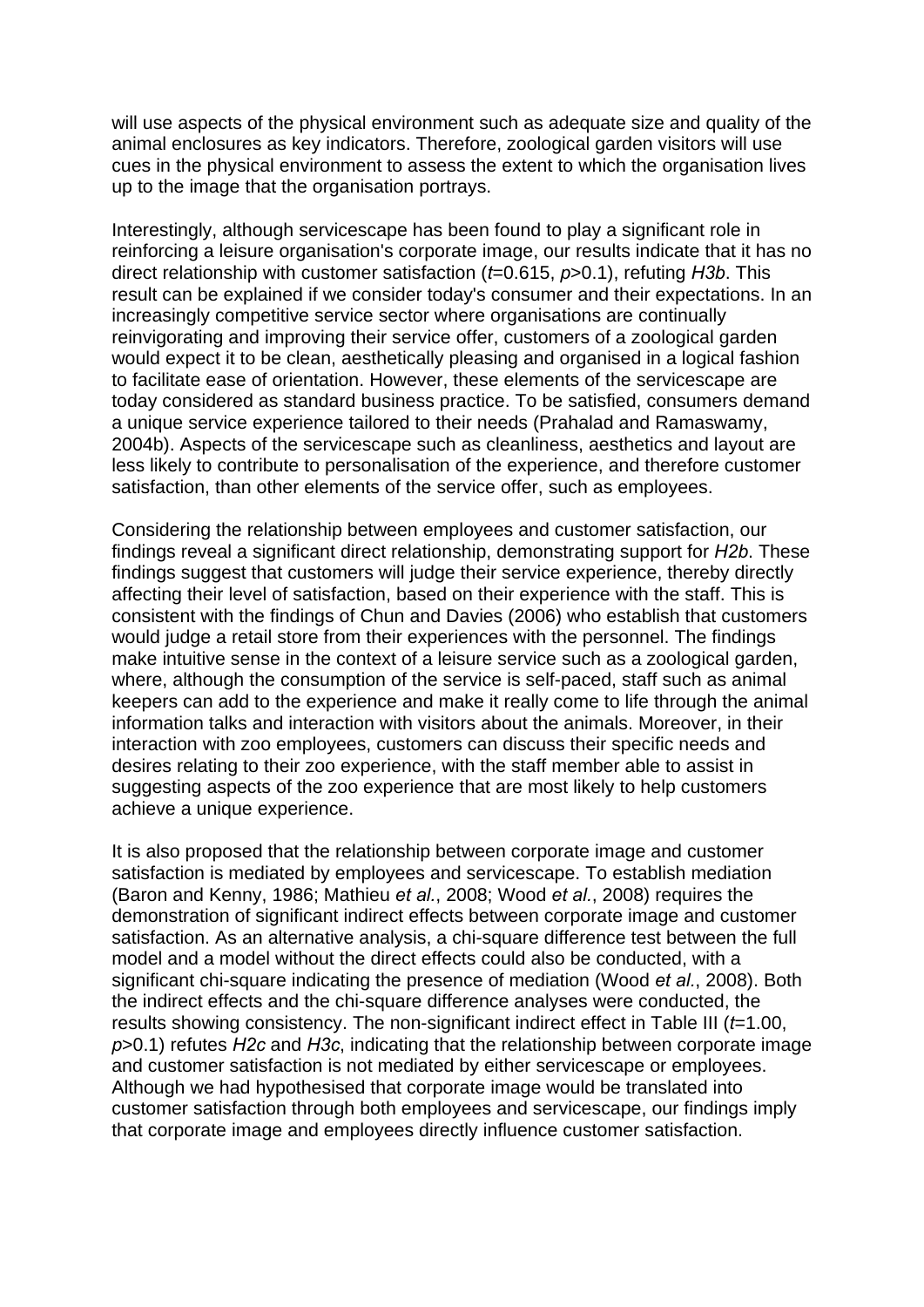#### **Extended analysis**

Although we have conceptualised corporate image as a second order reflective construct, considering the strong direct effect that corporate image has on customer satisfaction, we felt it would be interesting to investigate whether the various dimensions of corporate image would each also exhibit significant relationships with customer satisfaction. These relationships are assessed using multiple regression, with the results being reported in Table IV.

In terms of the individual dimensions of corporate image, the  $R<sup>2</sup>$  value indicates that the individual dimensions of corporate image together explain 44 per cent of the variance in customer satisfaction. Moreover, through disaggregation of the corporate image construct analysis indicates that only certain elements of corporate image influence customer satisfaction. More specifically, assessing the relative importance of each of the image dimensions in terms of beta values, customer satisfaction is best predicted by adventure (*p*<0.001) and mission/vision (*p*<0.05). These results may be explained by the context of this study and perhaps some macroenvironmental trends. Customers to a leisure destination want a personalised and meaningful experience. In the context of a zoological garden, it seems logical that adventure, which embodies excitement, imagination and nature, be influential in creating an experience that is both meaningful and unique. In view of today's global trends towards environmental awareness and corporate social responsibility, a company's strategic direction in line with these issues could be assumed to affect customer satisfaction. This may explain why the mission and vision of the zoological garden, which focuses on wildlife conservation, preservation of natural habitats and environmental awareness strongly affects visitor satisfaction. While the results are consistent with the structural model and provide additional support for *H1*, the disaggregated analysis provides a more comprehensive understanding of the elements of corporate image that drive customer satisfaction.

#### *Conclusions and implications*

The findings of this study enrich the literature on corporate image, and more broadly, corporate branding. This study sought to examine the relationship between corporate image and customer satisfaction. Whilst supporting the conceptualisation of corporate image as multi-dimensional, our results also support the inclusion of mission/vision as a dimension of corporate image. This contributes to academic literature by broadening the conceptualisation of the corporate image construct. The study also demonstrates that corporate image and employees have a significant relationship with, and are in fact antecedents to, customer satisfaction. Moreover, the significant direct relationships between corporate image, employees and servicescape reveal that these two elements of the leisure organisation's service offer work together to create an atmosphere that supports the organisation's corporate image and reinforces it in the minds of the target market.

From a managerial perspective, our results of a direct relationship between corporate image and customer satisfaction reinforce the need for leisure services operators to prioritise the development of a clear, strong corporate image in customers' minds. For leisure service operators, many of whom are small to medium sized enterprises, corporate image building is a very costly exercise that is typically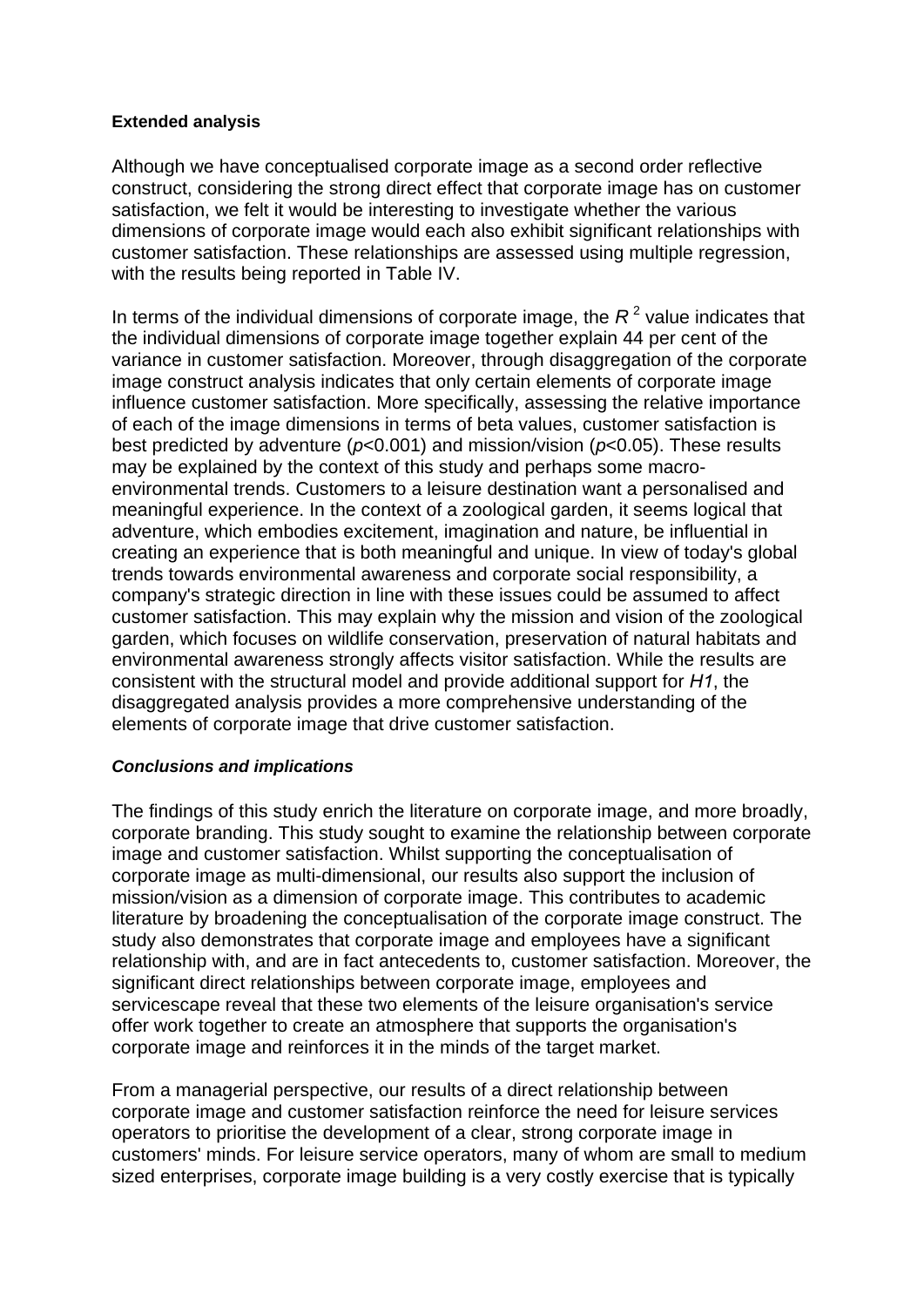considered to have primarily long-term strategic benefits. At times, in the midst of much competition for internal resources, initiatives that achieve more immediate goals are often prioritised. However, our result implies that a strong, well-defined corporate image drives customer satisfaction, one of the ultimate goals of any service organisation. The extended analysis illustrates that the disaggregated dimensions of corporate image are also valuable to consider in terms of the specificity that they provide, which may direct managerial strategy. Following disaggregation, adventure and mission/vision were found to be the key drivers of customer satisfaction in the case of a zoological garden. This implies that these are the elements of image that similar leisure services providers should focus on to enhance customer satisfaction.

Our results also highlight to leisure service organisation managers that their front-line employees and the servicescape are key elements of their service offer, in terms of being highly influential in supporting the organisation's corporate image. Having committed valuable and scarce resources to the development of their corporate image, it is important for management of leisure service organisations to maximise their return on investment, by ensuring that the image is communicated and reinforced with maximum efficiency. Our results indicate that employees and servicescape are key aspects of the service offer that management needs to focus on to ensure that their desired image is being communicated and reinforced. Moreover, the direct relationship between employees and customer satisfaction implies that employees are also a driver of a customer's satisfaction with their leisure experience. For managers, this implies that utmost care should be taken with the selection, training and rewarding of front-line staff. Not only are friendly, knowledgeable and helpful staff critical to supporting a strong corporate image, they also enhance customer satisfaction with the leisure experience.

#### *Limitations and suggestions for further research*

It is recognised that a number of issues must be considered when interpreting the findings of this study, although some of these provide opportunities for further research. As a single-case study design, an important limitation concerns the generalisability of the findings (Yin, 2003). Although analytic generalisation can be achieved, the findings are difficult to generalise to service environments not considered here. This provides an opportunity for replication of the model in other leisure service environments as well as services contexts outside the leisure services industry. Although it is recognised that single case studies should ideally have a longitudinal design, time and resource constraints posed a limitation in this case. Therefore the data was collected at one point in time only. Further examination of the model using a longitudinal design would also be beneficial. Finally, although corporate image was modelled as a second order reflective construct, the extended analysis reveals that it could potentially be modelled as a formative measure (Coltman *et al.*, 2008; Diamantopoulos *et al.*, 2008). Consequently, opportunities exist for future researchers to operationalise and examine corporate image as a formative measure.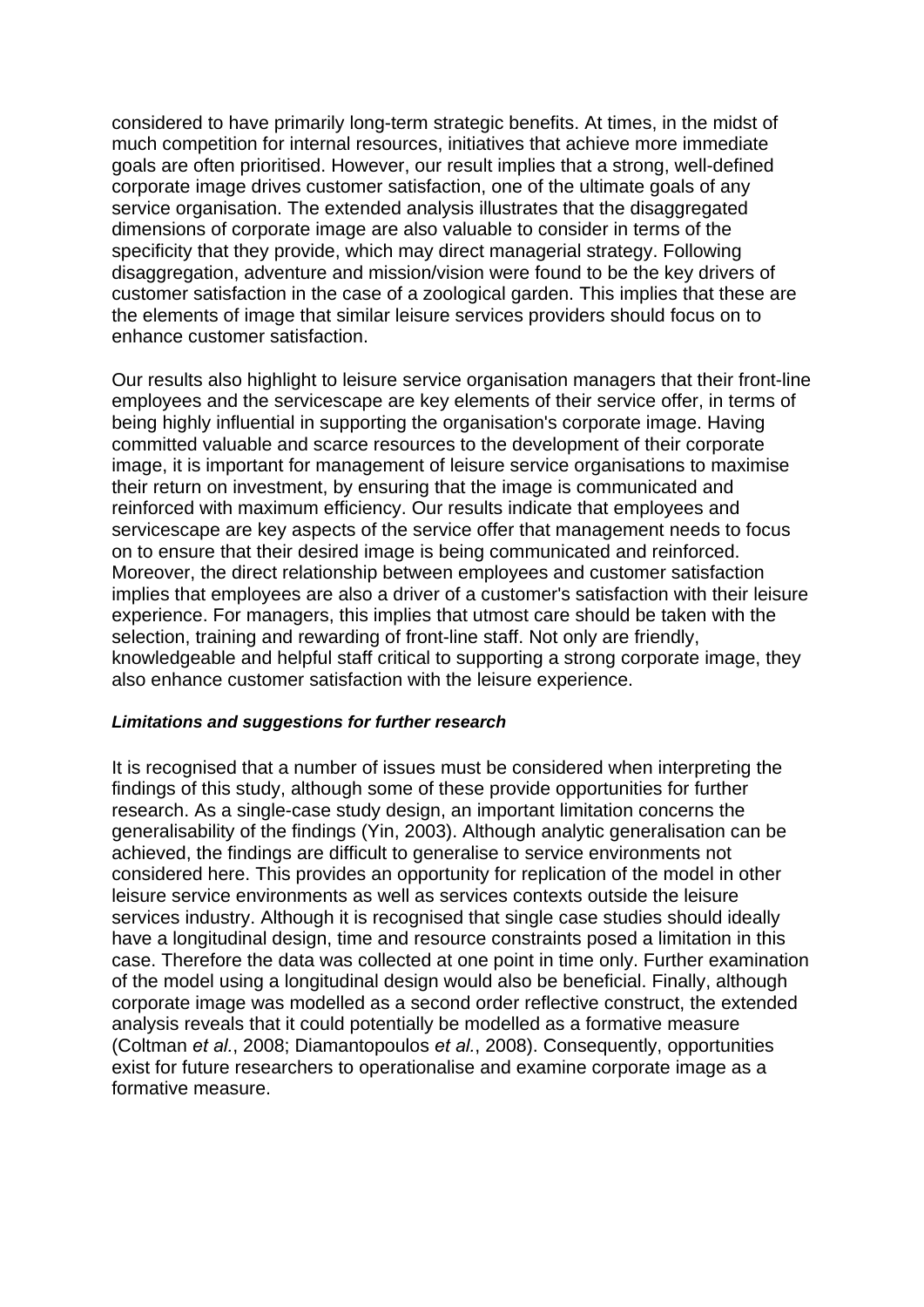

*Figure 1Conceptual framework*



*Figure 2Hypothesised structural equation model*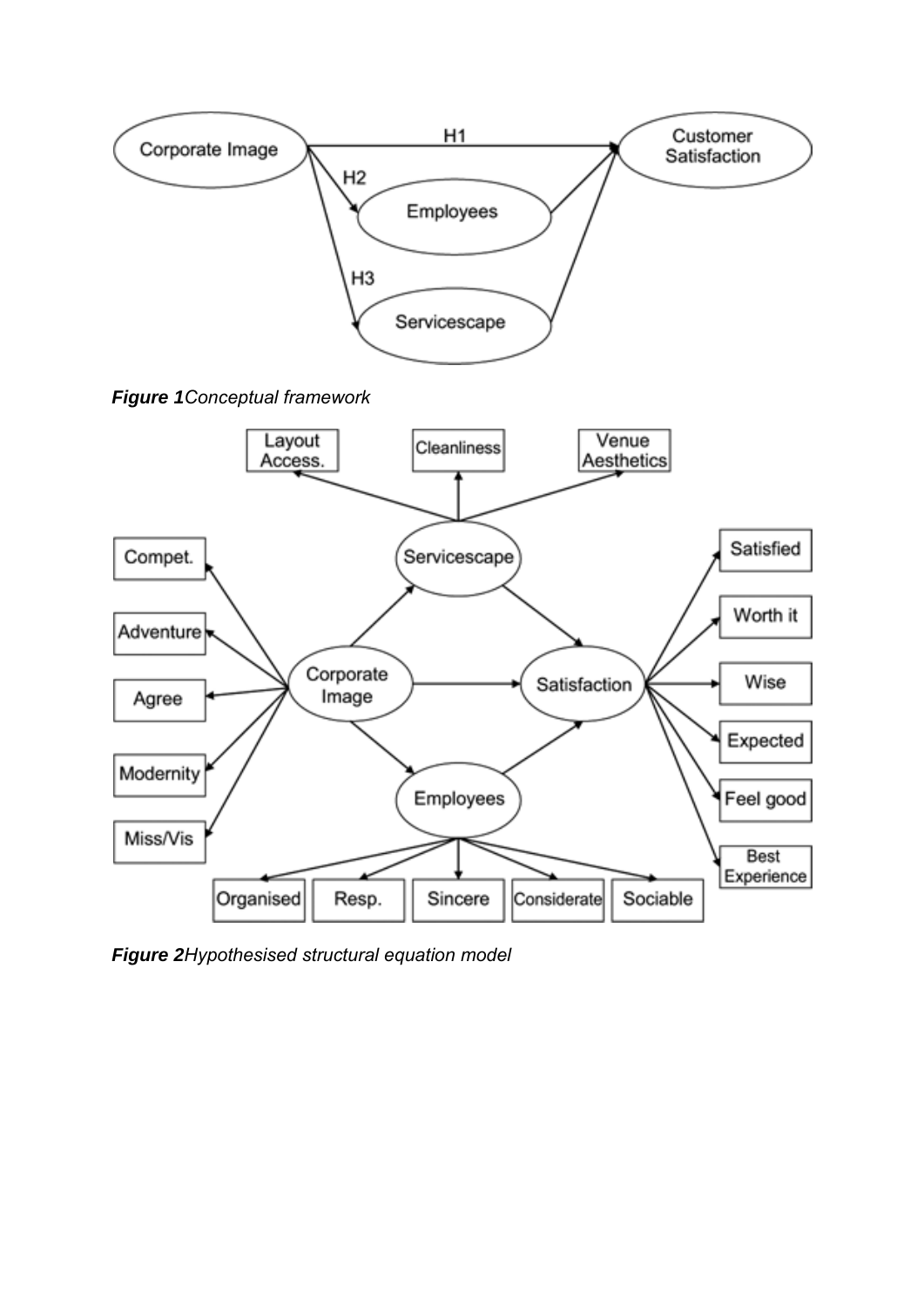| Construct                                                                                                                                       | SFL   | t-value     |
|-------------------------------------------------------------------------------------------------------------------------------------------------|-------|-------------|
| Corporate image (CImage)                                                                                                                        |       |             |
| <b>Mission/vision</b>                                                                                                                           | 0.762 | $7.731***$  |
| Modernity                                                                                                                                       | 0.560 | $7.731***$  |
| <b>Agreeableness</b>                                                                                                                            | 0.724 | $10.272***$ |
| Adventure                                                                                                                                       | 0.841 | 12.204***   |
| Competence                                                                                                                                      | 0.889 | $12.980***$ |
| Servicescape (SScape)                                                                                                                           |       |             |
| <b>Venue aesthetics</b>                                                                                                                         | 0.842 | $9.170***$  |
| Layout accessibility                                                                                                                            | 0.641 | $8.758***$  |
| <b>Cleanliness</b>                                                                                                                              | 0.781 | $8.758***$  |
| <b>Employees (Emp)</b>                                                                                                                          |       |             |
| Staff at the zoo were organised                                                                                                                 | 0.835 | 15.561***   |
| Staff at the zoo were responsible                                                                                                               | 0.876 | 17.083***   |
| Staff at the zoo were sincere                                                                                                                   | 0.892 | 17.736***   |
| Staff at the zoo were considerate                                                                                                               | 0.883 | $17.730***$ |
| Staff at the zoo were sociable                                                                                                                  | 0.749 | 12.839 ***  |
| <b>Satisfaction (Satisf)</b>                                                                                                                    |       |             |
| Satisfied with my decision to visit the zoo                                                                                                     | 0.857 | $17.327***$ |
| Experience at the zoo today was worth the price                                                                                                 |       |             |
| I paid for it                                                                                                                                   | 0.766 | 13.836***   |
| Choice to visit the zoo today was a wise one                                                                                                    | 0.910 | 17.327***   |
| Experience at the zoo today was as good as I                                                                                                    |       |             |
| expected                                                                                                                                        | 0.701 | $11.922***$ |
| Feel good about my decision to visit the zoo                                                                                                    |       |             |
| today                                                                                                                                           | 0.892 | 18.981 ***  |
| Experience at the zoo today stands out as one                                                                                                   |       |             |
| of my best experiences                                                                                                                          | 0.637 | 10.292***   |
| <b>Notes:</b> Cmin = 268.458, df = 146, Cmin/df = 1.839 at $p < 0.000$ ,<br>$CL = 0.974$ $ACL = 0.926$ NEL $= 0.002$ TH $= 0.042$ CEL $= 0.052$ |       |             |

### Table I Summary of measurement model

GFI = 0.874, AGFI = 0.836, NFI = 0.903, TLI = 0.942, CFI = 0.953,<br>RMSEA = 0.066;  $^*p <$  0.05,  $^{**}p <$  0.01,  $^{***}p <$  0.001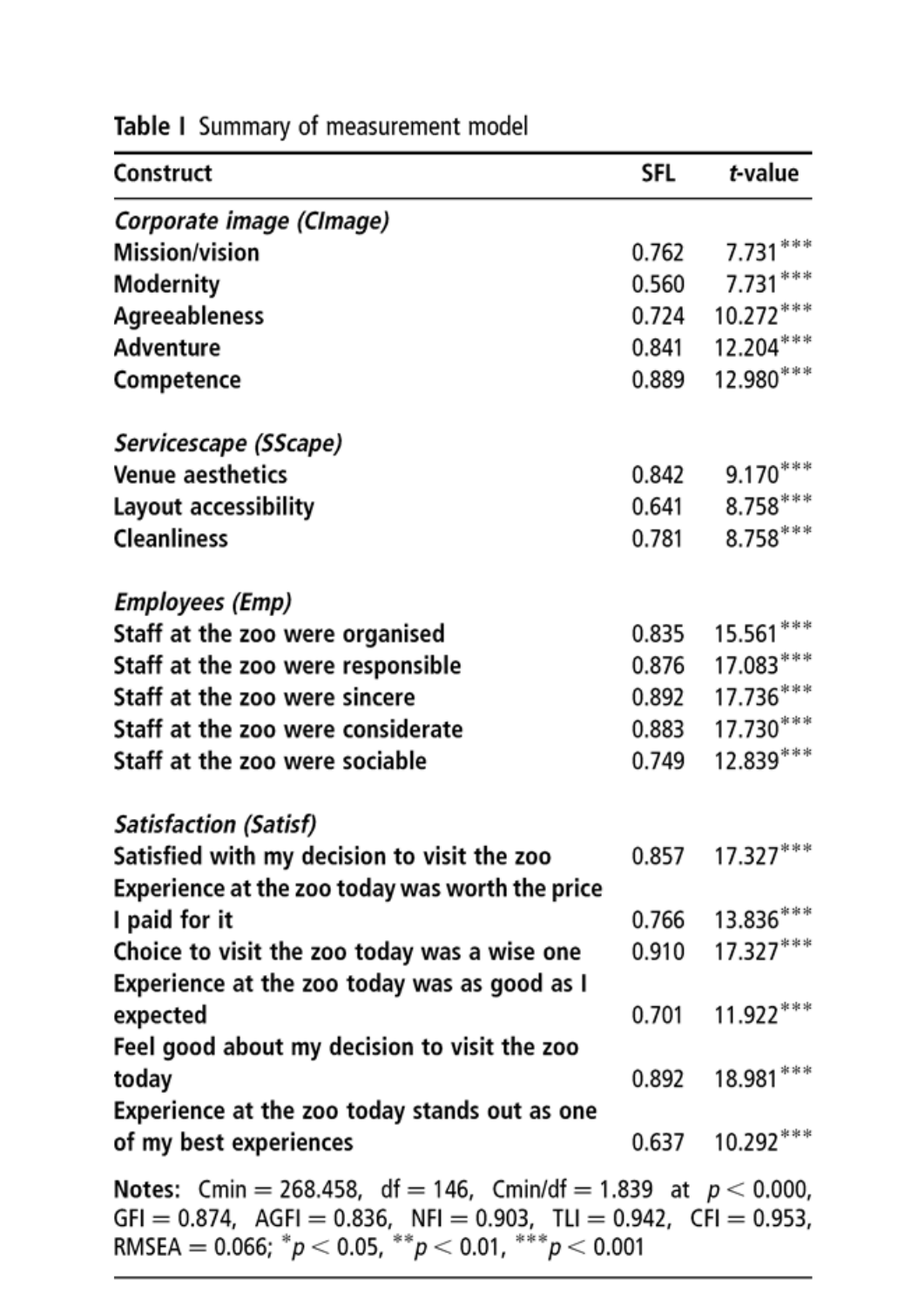#### *Table ISummary of measurement model*

|                  |                   |           |           |      | $\boldsymbol{\alpha}$ | <b>Composite reliability</b> |
|------------------|-------------------|-----------|-----------|------|-----------------------|------------------------------|
| Corporate image  | 0.76 <sup>a</sup> |           |           |      | 0.84                  | 0.87                         |
| <b>Employees</b> | $0.506**$         | 0.85      |           |      | 0.92                  | 0.93                         |
| Servicescape     | $0.679**$         | $0.535**$ | 0.77      |      | 0.79                  | 0.80                         |
| Satisfaction     | $0.634*$          | $0.505**$ | $0.574**$ | 0.80 | 0.88                  | 0.91                         |
|                  |                   |           |           |      |                       |                              |

Table II Summary statistics: correlations, reliability, internal consistency and square roots of average variance extracted

Notes: \*Correlation is significant at the 0.01 level (two-tailed); \*\*Correlation is significant at the 0.05 level (two-tailed); <sup>a</sup>Values on the diagonal (bold) are square roots of AVE;  $n = 193$ 

#### *Table IISummary statistics: correlations, reliability, internal consistency and square roots of average variance extracted*

Table III Corporate image, servicescape, employee interaction and customer satisfaction

| <b>Variables</b>                     | <b>Direct effects</b>                   | t-value    | Indirect effects                                                                                                                                 | t-value  | <b>Total effects</b> | t-value   |
|--------------------------------------|-----------------------------------------|------------|--------------------------------------------------------------------------------------------------------------------------------------------------|----------|----------------------|-----------|
|                                      | Corporate image is associated with:     |            |                                                                                                                                                  |          |                      |           |
| Servicescape                         | 0.851                                   | $3.160***$ |                                                                                                                                                  |          |                      |           |
| <b>Employees</b>                     | 0.597                                   | $7.703***$ |                                                                                                                                                  |          |                      |           |
| <b>Satisfaction</b>                  | 0.523                                   | $7.926***$ | 0.170                                                                                                                                            | 1.00(NS) | 0.693                | $10.5***$ |
| Servicescape is associated with:     |                                         |            |                                                                                                                                                  |          |                      |           |
| Satisfaction                         | 0.095                                   | 0.615      |                                                                                                                                                  |          |                      |           |
| <b>Employees is associated with:</b> |                                         |            |                                                                                                                                                  |          |                      |           |
| <b>Satisfaction</b>                  | 0.149                                   | $1.961**$  |                                                                                                                                                  |          |                      |           |
|                                      | $p^*p$ < 0.05; **p < 0.01; ***p < 0.001 |            | Notes: Cmin = 275.45, df = 147, Cmin/df = 1.874 at $p < 0.000$ , GFI = 0.871, AGFI = 0.833, NFI = 0.90, TLI = 0.942, CFI = 0.950, RMSEA = 0.067; |          |                      |           |

*Table IIICorporate image, servicescape, employee interaction and customer satisfaction*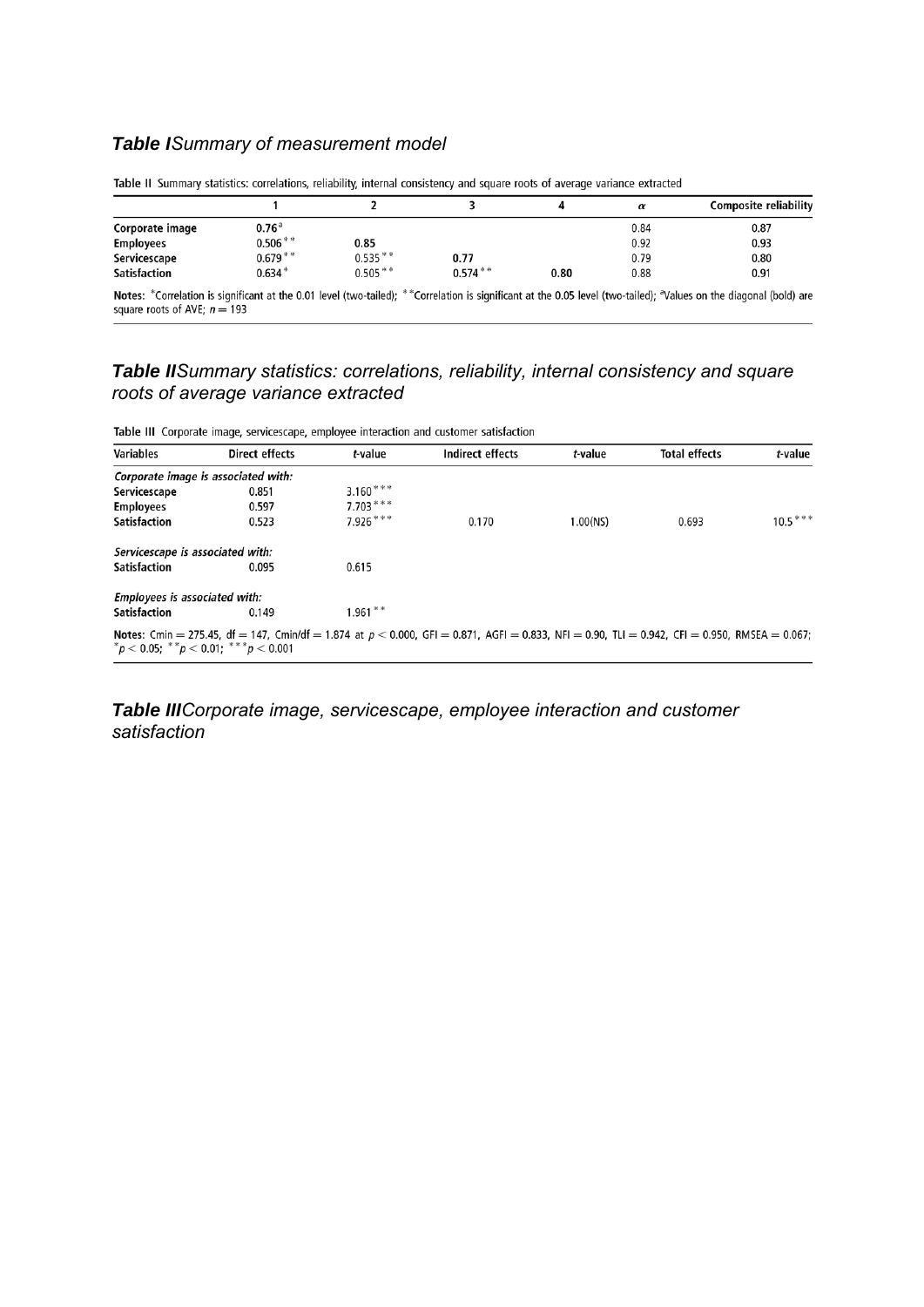|                                              | <b>Customer satisfaction</b>      |         |
|----------------------------------------------|-----------------------------------|---------|
| Corporate image dimensions                   | <b>Standardised</b><br>beta value | t-value |
| Competence                                   | 0.099                             | 0.986   |
| Adventure                                    | $0.337***$                        | 3.813   |
| <b>Agreeableness</b>                         | 0.119                             | 1.567   |
| Modernity                                    | 0.069                             | 1.028   |
| <b>Mission/vision</b>                        | $0.164*$                          | 2.072   |
| $R^2$                                        | 0.439                             |         |
| Adjusted $R^2$                               | 0.424                             |         |
| F-ratio                                      | 29.258***                         |         |
| Notes: $p < 0.05$ , $p > 0.01$ , $p > 0.001$ |                                   |         |

Table IV Dimensions of corporate image and customer satisfaction

*Table IVDimensions of corporate image and customer satisfaction*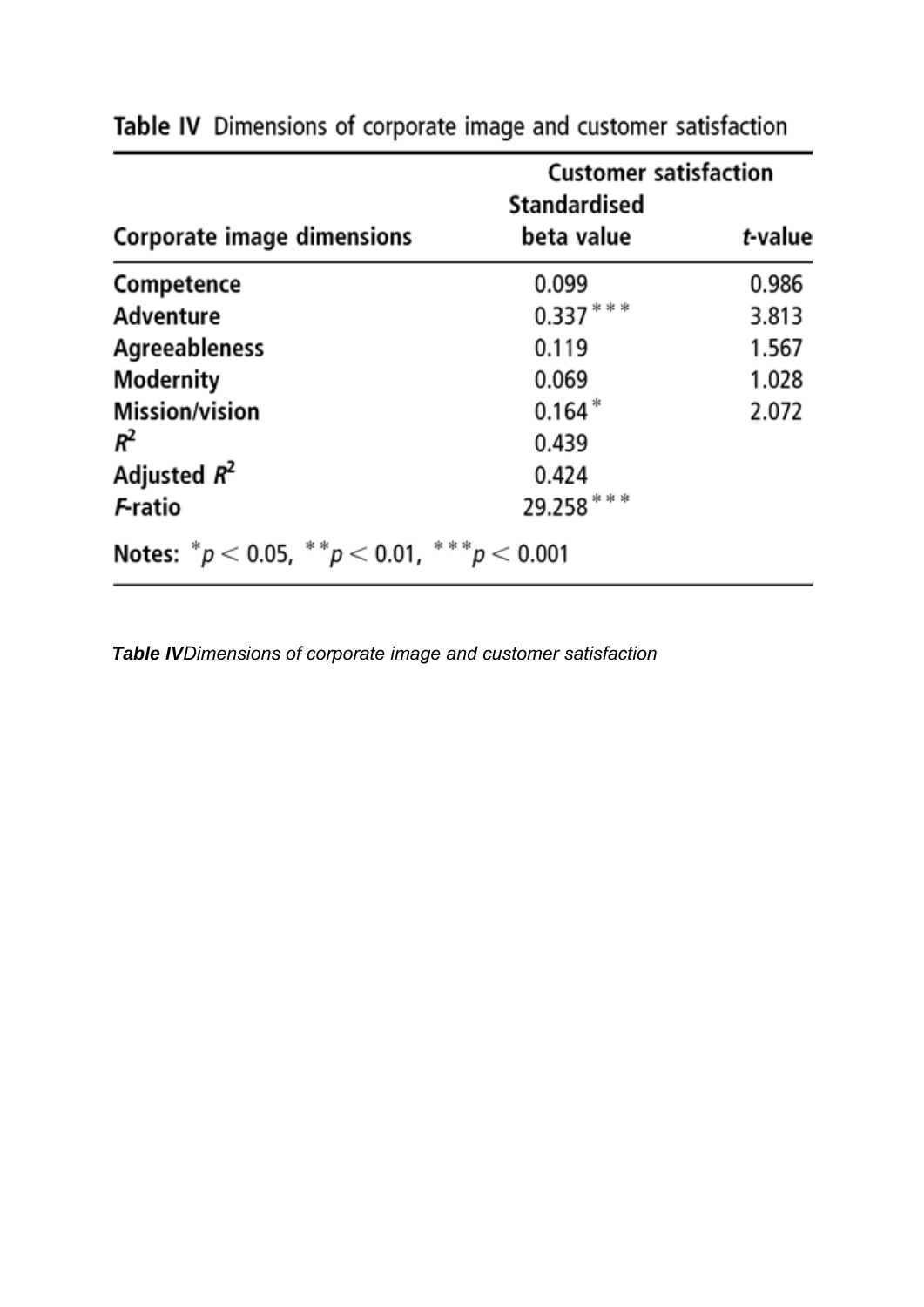| Item                                                     | Loading<br>(SFL) |
|----------------------------------------------------------|------------------|
| Competence                                               |                  |
| Achievement-oriented                                     | 0.66             |
| Socially responsible                                     | 0.78             |
| <b>Committed to conservation</b>                         | 0.79             |
| A leader in its field                                    | 0.68             |
| Hardworking                                              | 0.74             |
| <b>Adventure</b>                                         |                  |
| <b>Natural</b>                                           | 0.67             |
| <b>Innovative</b>                                        | 0.90             |
| Up to date                                               | 0.81             |
| Exciting                                                 | 0.82             |
| Imaginative                                              | 0.80             |
| Agreeableness                                            |                  |
| Sincere                                                  | 0.93             |
| Honest                                                   | 0.89             |
| Trustworthy                                              | 0.82             |
| <b>Modernity</b>                                         |                  |
| Cool                                                     | 0.87             |
| Trendy                                                   | 0.97             |
| <b>Committed to wildlife conservation</b>                | 0.88             |
| Strives to provide an educational experience             | 0.74             |
| Strives to provide an entertaining experience            | 0.55             |
| Strives to be environmentally aware                      | 0.85             |
| Committed to the preservation of natural animal habitats | 0.76             |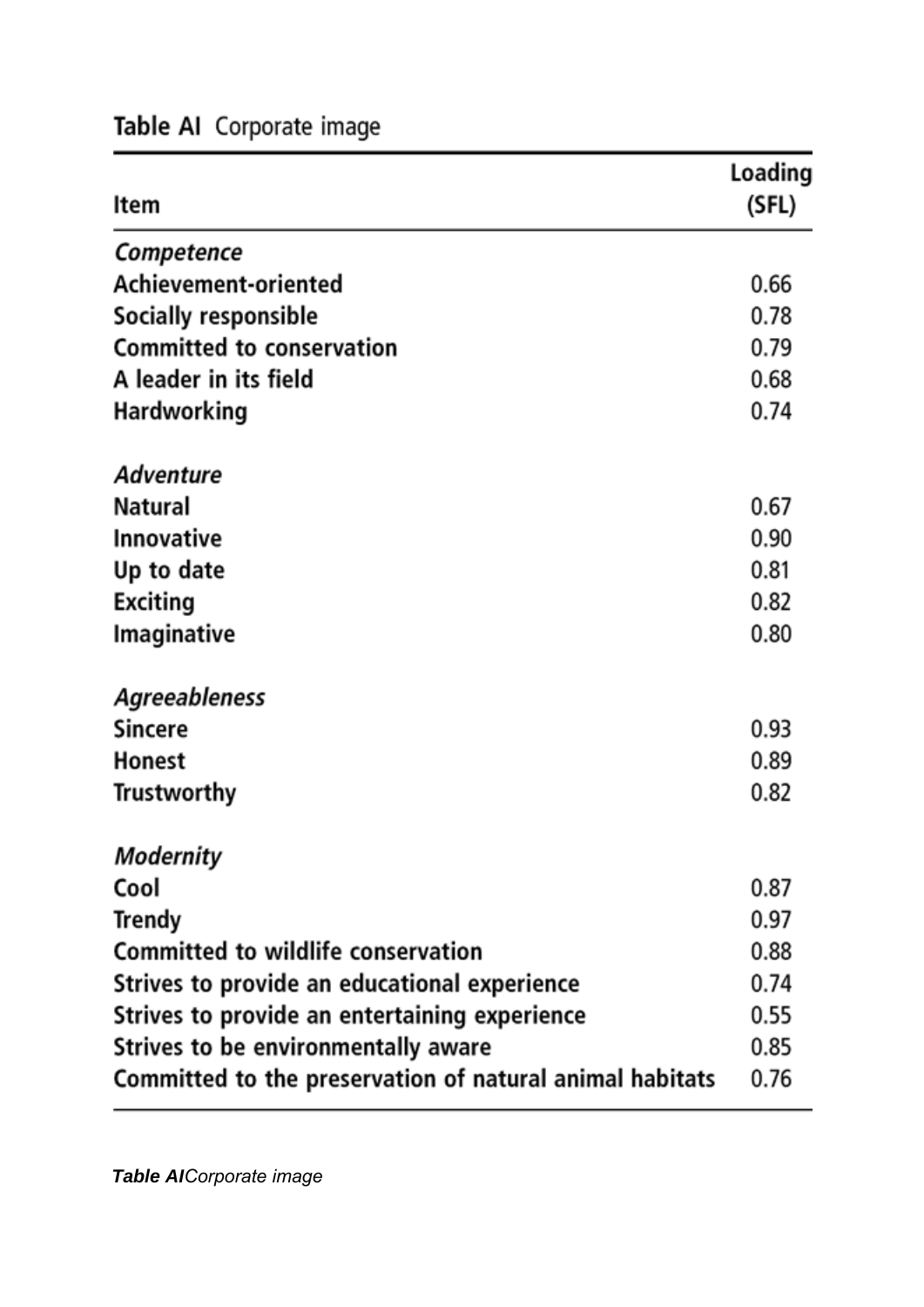Table AII Employees

| Item                                 | Loading (SFL) |
|--------------------------------------|---------------|
| Staff at the zoo were well organised | 0.84          |
| Staff at the zoo were responsible    | 0.88          |
| Staff at the zoo were sincere        | 0.89          |
| Staff at the zoo were considerate    | 0.88          |
| Staff at the zoo were sociable       | 0.75          |

*Table AIIEmployees*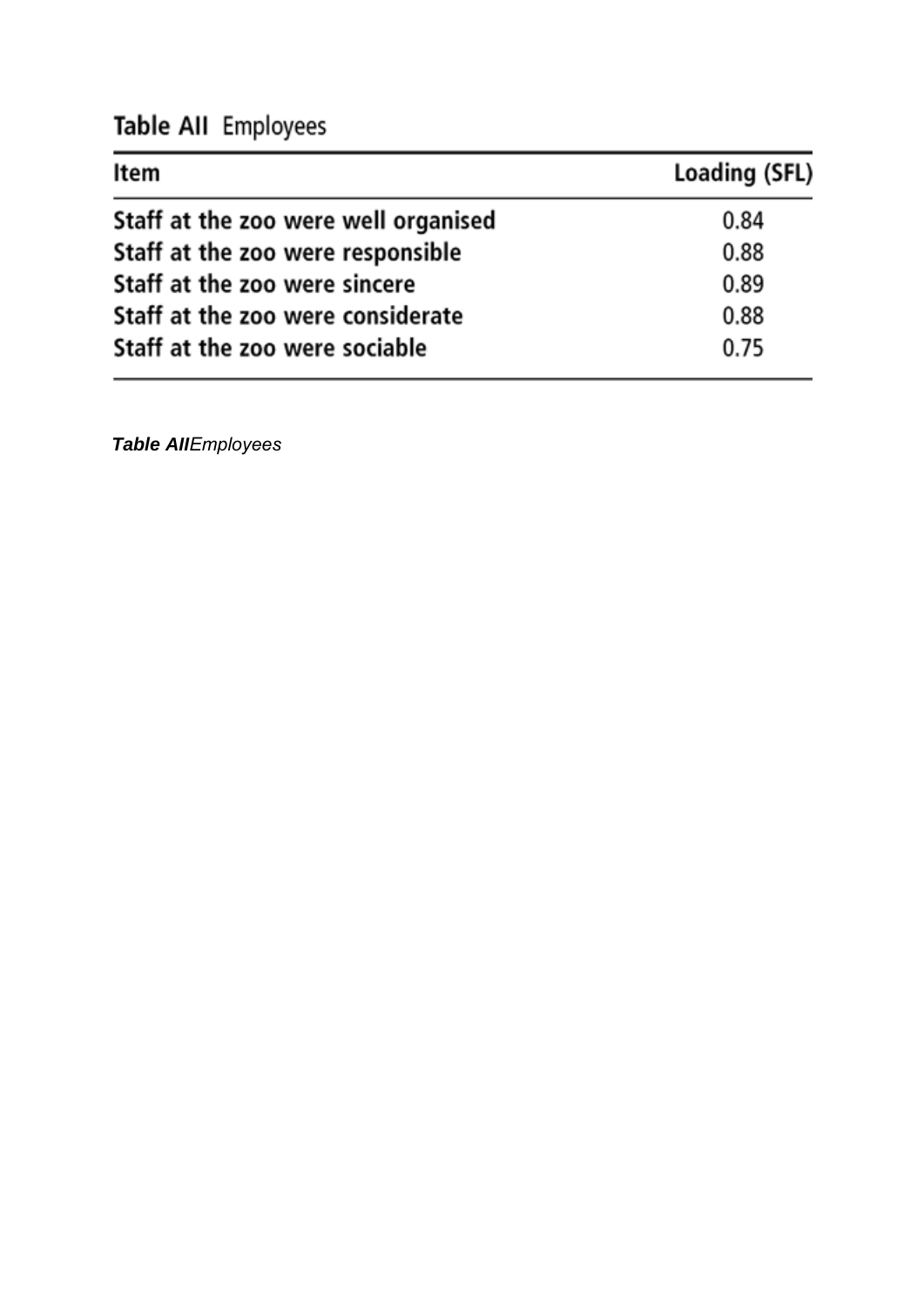## Table AIII Servicescape

| Item                                                 | Loading<br>(SFL) |
|------------------------------------------------------|------------------|
| <b>Venue aesthetics</b>                              |                  |
| Physical facilities are visually appealing           | 0.76             |
| Exhibits are visually appealing                      | 0.65             |
| Picnic facilities are visually appealing             | 0.64             |
| The appearance of the physical facilities is in      |                  |
| keeping with the types of services provided          | 0.78             |
| The zoo is an attractive facility                    | 0.87             |
| <b>Cleanliness</b>                                   |                  |
| The zoo maintains clean restrooms/parent facilities  | 0.68             |
| The zoo maintains clean exhibits                     | 0.74             |
| The zoo maintains clean seating and shelter          |                  |
| facilities                                           | 0.71             |
| Overall, the zoo is kept clean                       | 0.84             |
| Layout accessibility                                 |                  |
| Layout makes it easy to find the restrooms/parent    |                  |
| facilities                                           | 0.82             |
| Layout makes it easy to find picnic facilities       | 0.90             |
| Layout makes it easy to find the seating and shelter |                  |
| facilities                                           | 0.90             |
| Layout makes it easy to find the food service areas  | 0.86             |
| Layout makes it easy to get to where you want to     |                  |
| go                                                   | 0.84             |
|                                                      |                  |

*Table AIIIServicescape*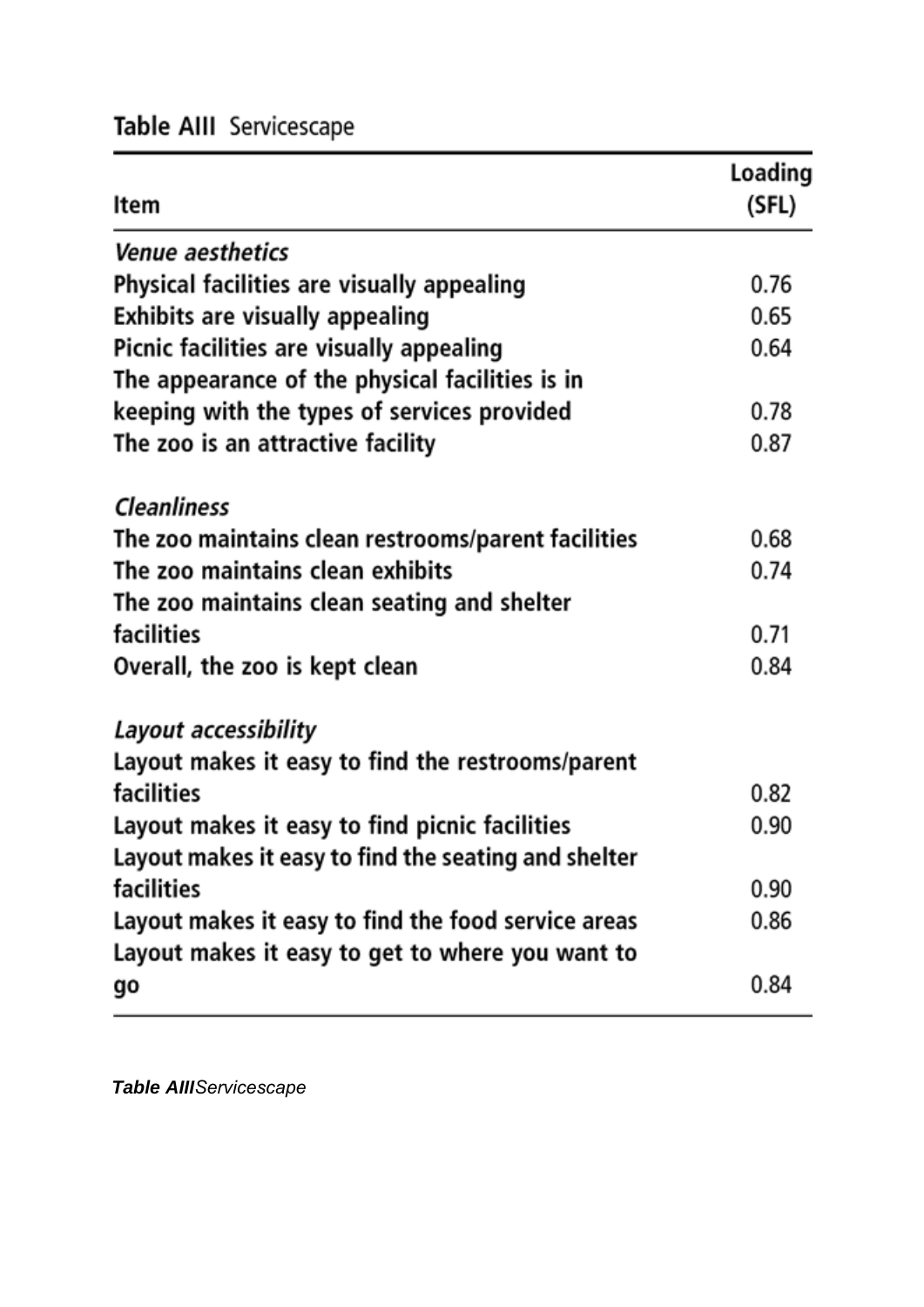### Table AIV Satisfaction

| Item                                                 | Loading<br>(SFL) |
|------------------------------------------------------|------------------|
| I am satisfied with my decision to visit the zoo     |                  |
| today                                                | 0.86             |
| My experience at the zoo today was worth the         |                  |
| price I paid for it                                  | 0.77             |
| My choice to visit the zoo today was a wise one      | 0.91             |
| Experience at the zoo today was as good as I         |                  |
| expected                                             | 0.70             |
| I feel good about my decision to visit the zoo today | 0.89             |
| My experience at the zoo today stands out as one     |                  |
| of my best experiences                               | 0.64             |
|                                                      |                  |

#### *Table AIVSatisfaction*

#### **References**

Aaker, D.A. (1996), *Building Strong Brands*, Free Press, New York, NY, .

Anderson, E.W. (1996), "Customer satisfaction and price tolerance", *Marketing Letters*, Vol. 7 No.3, pp.265-74.

Atuahene-Gima, K. (2005), "Resolving the capability-rigidity paradox in new product innovation", *Journal of Marketing*, Vol. 69 No.October, pp.61-83.

Balmer, J.M.T. (1998), "Corporate identity and the advent of corporate marketing", *Journal of Marketing Management*, Vol. 14 No.8, pp.963-95.

Balmer, J.M.T., Gray, E.R. (2003), "Corporate brands: what are they? What of them?", *European Journal of Marketing*, Vol. 37 No.7/8, pp.972-97.

Balmer, J.M.T., Wilkinson, A. (1991), "Building societies: change, strategy and corporate identity", *Journal of General Management*, Vol. 17 No.2, pp.22-33.

Baron, R.M., Kenny, D.A. (1986), "The moderator-mediator variable distinction in social psychological research: conceptual, strategic and statistical considerations", *Journal of Personality and Social Psychology*, Vol. 51 No.6, pp.1173-82.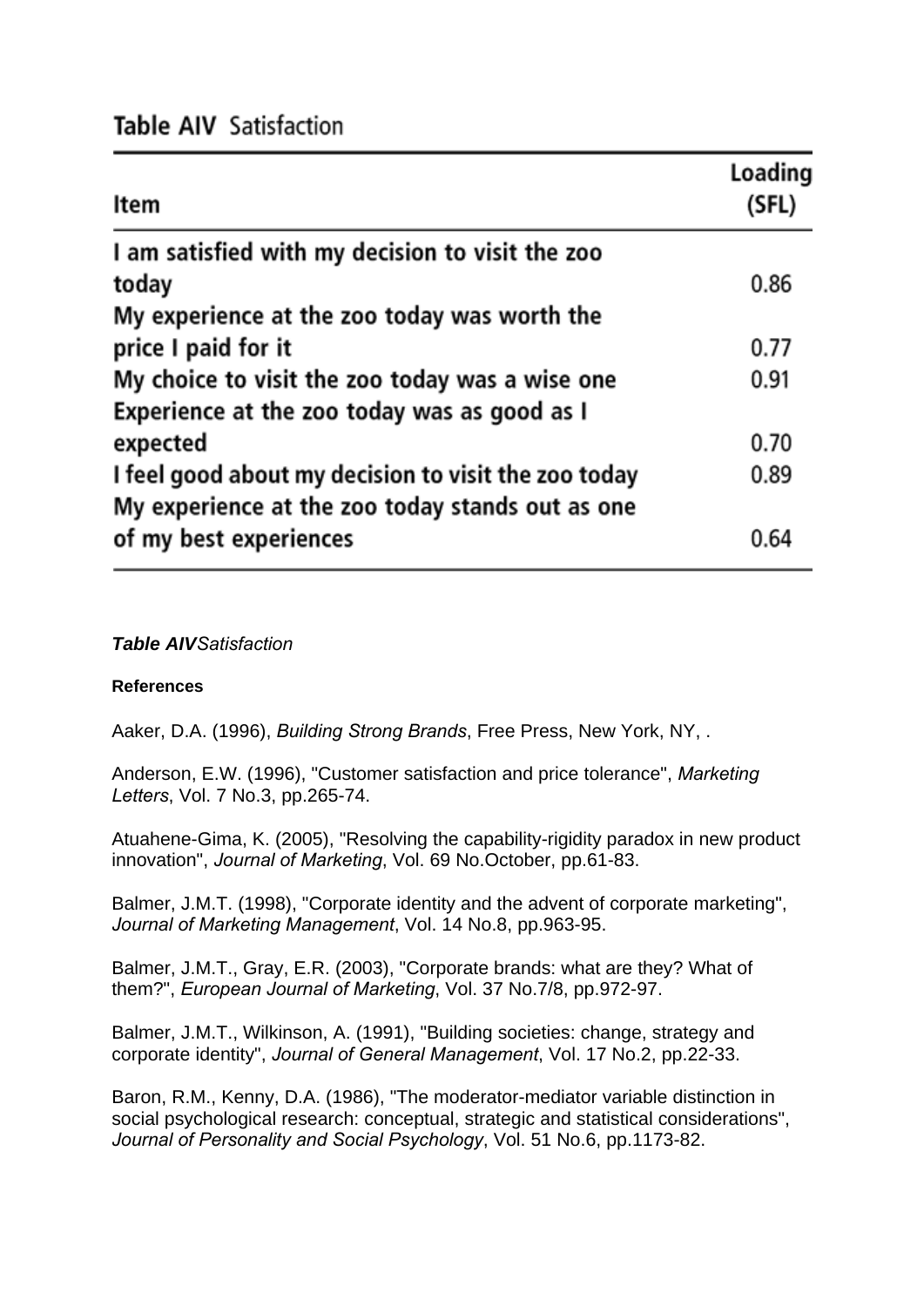Berry, L.L. (2000), "Cultivating service brand equity", *Journal of Academy of Marketing Science*, Vol. 28 No.1, pp.128-37.

Bitner, M.J. (1992), "Servicescapes: the impact of physical surroundings on customers and employees", *Journal of Marketing*, Vol. 56 No.April, pp.57-71.

Bitner, M., Booms, B., Mohr, L. (1994), "Critical service encounters: the employees' viewpoint", *Journal of Marketing*, Vol. 58 No.October, pp.95-106.

Bosch, J., Venter, E., Han, Y., Boshoff, C. (2006), "The impact of brand identity on the perceived brand image of a merged higher education institution: part two", *Management Dynamics*, Vol. 15 No.3, pp.36-54.

Brown, T.J., Dacin, P.A., Pratt, M.G., Whetten, D.A. (2006), "Identity, intended image, construed image and reputation: an interdisciplinary framework and suggested terminology", *Journal of Academy of Marketing Science*, Vol. 34 No.2, pp.99-106.

Chun, R., Davies, G. (2006), "The influence of corporate character on customers and employees: exploring similarities and differences", *Journal of Academy of Marketing Science*, Vol. 34 No.2, pp.138-46.

Churchill, G.A., Surprenant, C.F. (1982), "An investigation into the determinants of customer satisfaction", *Journal of Marketing Research*, Vol. 19 No.November, pp.491-504.

Coltman, T., Devinney, T.M., Midgley, D.F., Venaik, S. (2008), "Formative versus reflective measurement models: two applications of formative measurement", *Journal of Business Research*, Vol. 61 No.12, pp.1250-62.

Da Silva, R.V., Alwi, S.F.S. (2006), "Cognitive, affective attributes and conative, behavioural responses in retail corporate branding", *Journal of Product & Brand Management*, Vol. 15 No.5, pp.293-305.

Davies, G., Chun, R. (2002), "Relations between internal and external dimensions", *Corporate Reputation Review*, Vol. 5 No.2/3, pp.143.

Davies, G., Chun, R., Da Silva, R.V., Roper, S. (2004), "A corporate character scale to assess employee and customer views of organisation reputation", *Corporate Reputation Review*, Vol. 7 No.2, pp.125-46.

de Chernatony, L., Segal-Horn, S. (2001), "Building on services' characteristics to develop successful services brands", *Journal of Marketing Management*, Vol. 17 pp.645-69.

Diamantopoulos, A., Riefler, P., Roth, K.P. (2008), "Advancing formative measurement models", *Journal of Business Research*, Vol. 61 No.12, pp.1203-18.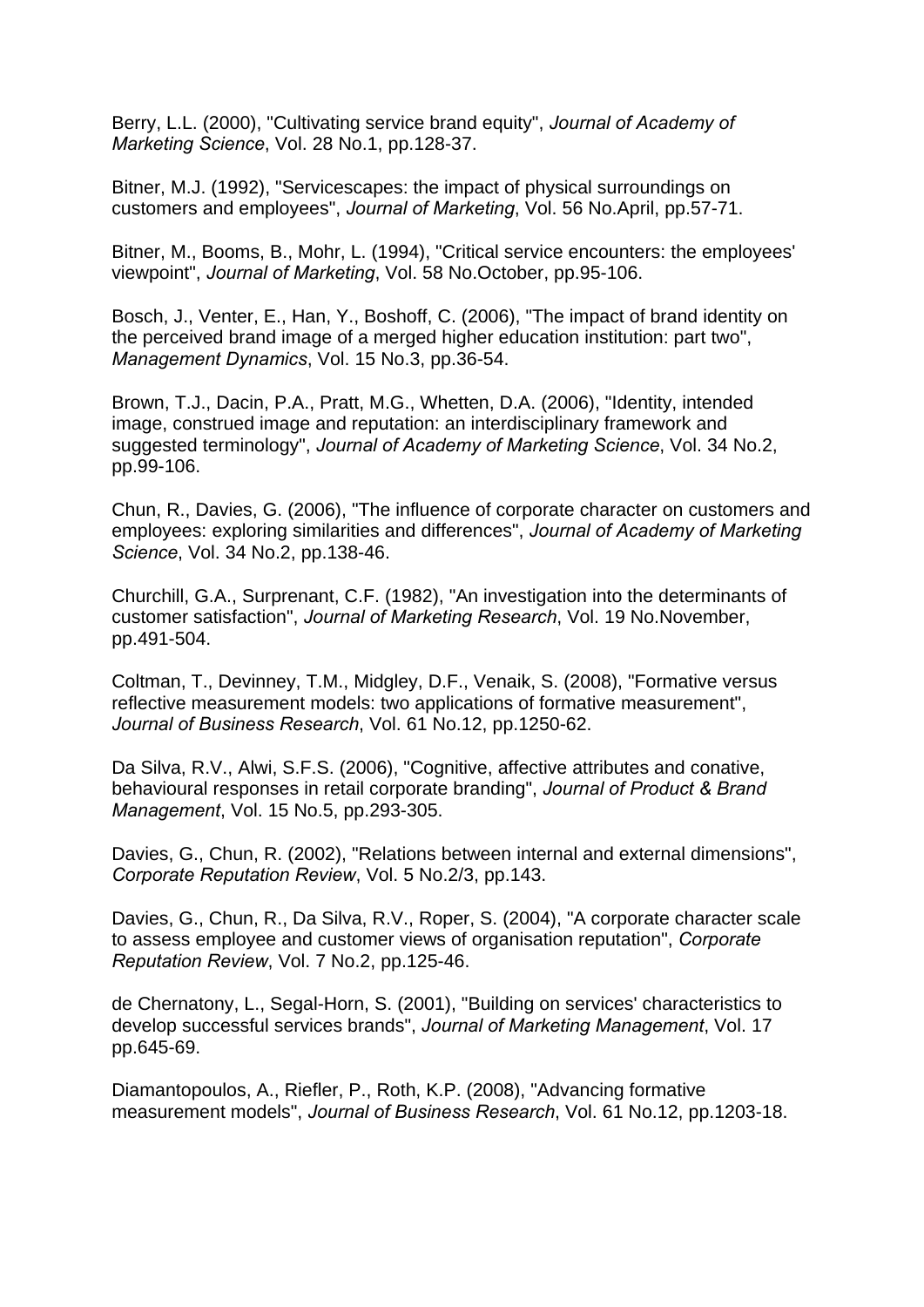Dube, L., Menon, K. (2000), "Multiple roles of consumption emotions in postpurchase satisfaction with extended service transactions", *International Journal of Service Industry Management*, Vol. 11 No.3, pp.287-304.

Einwiller, S., Will, M. (2002), "Towards an integrated approach to corporate branding: an empirical study", *Corporate Communications: An International Journal*, Vol. 7 No.2, pp.100-9.

Esch, F.-R., Langner, T., Schmitt, B.H., Geus, P. (2006), "Are brands forever? How brand knowledge and relationships affect current and future purchases", *Journal of Product & Brand Management*, Vol. 15 No.2, pp.98-105.

Fornell, C., Larcker, D.F. (1981), "Evaluating structural equation models: unobservable variables, measurement error", *Journal of Marketing Research*, Vol. 25 No.2, pp.186-92.

Goulding, C. (2000), "The museum environment and the visitor experience", *European Journal of Marketing*, Vol. 34 No.3/4, pp.261-78.

Grönroos, C. (1994), "From scientific management to service management: a management perspective for the age of service competition", *International Journal of Service Industry Management*, Vol. 5 pp.5-20.

Grunig, J. (2003), "Image and substance: from symbolic to behavioural relationships", in Balmer, J.M.T., Greyser, S.A. (Eds),*Revealing the Corporation: Perspectives on Identity, Image, Reputation, Corporate Branding, and Corporate-Level Marketing*, Routledge, New York, NY, .

Gummesson, E. (1993), *Quality Management in Service Organisations*, ISQA, New York, NY, .

Hardaker, S., Fill, C. (2005), "Corporate services brands: the intellectual and emotional engagement of employees", *Corporate Reputation Review*, Vol. 7 No.4, pp.365-76.

Harris, F., de Chernatony, L. (2001), "Corporate branding and corporate brand performance", *European Journal of Marketing*, Vol. 35 No.3/4, pp.441-50.

Hatch, M.J., Schultz, M. (2001), "Are the strategic stars aligned for your corporate brand?", *Harvard Business Review*, Vol. 79 No.2, pp.128-34.

Hawabhay, B.B., Abratt, R., Peters, M. (2009), "The role of corporate communications in developing a corporate brand image and reputation in Mauritius", *Corporate Reputation Review*, Vol. 12 No.1, pp.3-20.

Laing, A., Lewis, B., Foxall, G., Hogg, G. (2002), "Predicting a diverse future: directions and issues in the marketing of services", *European Journal of Marketing*, Vol. 36 No.4, pp.479-94.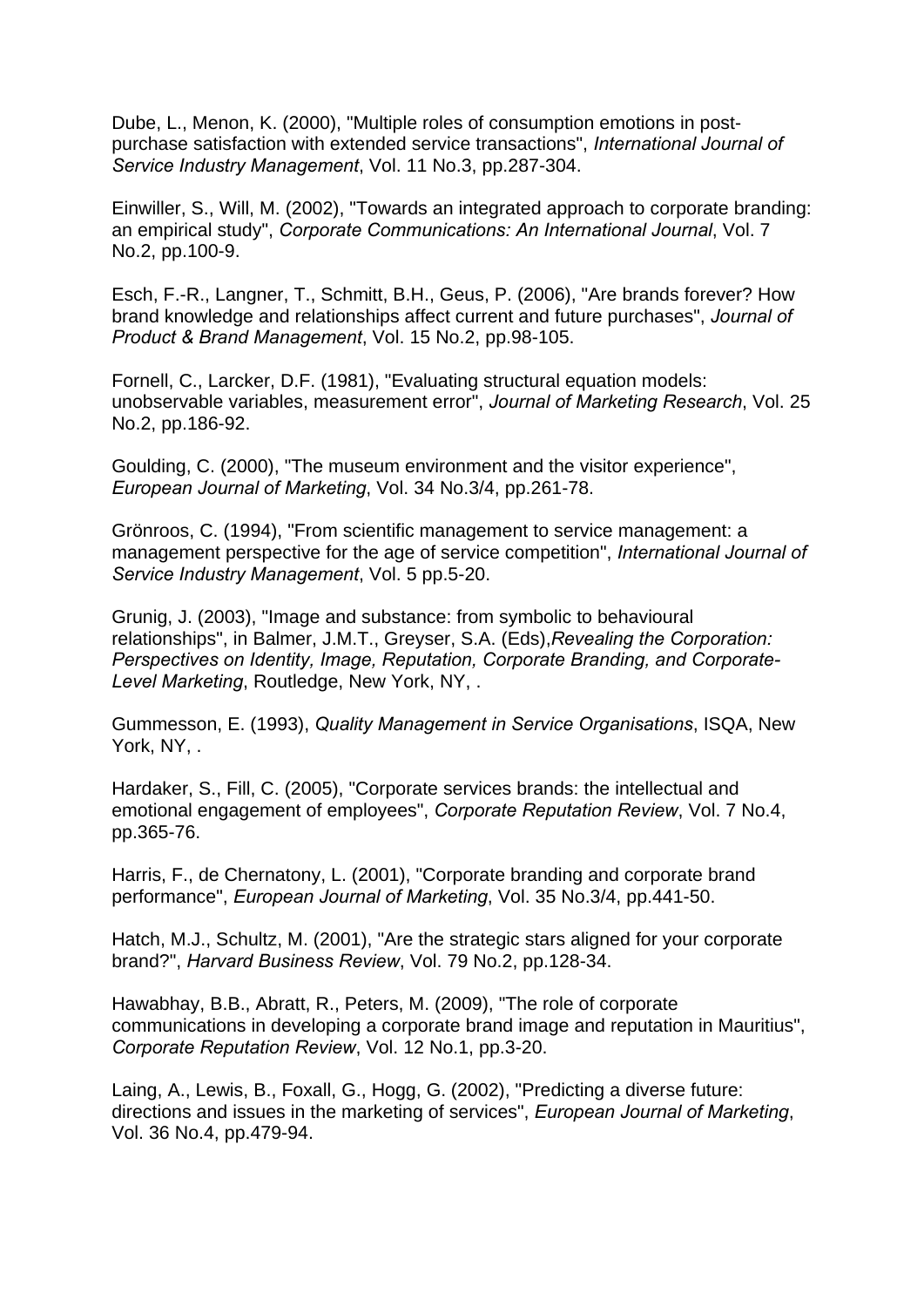Lengnick-Hall, C.A., Claycomb, V., Inks, L. (2000), "From recipient to contributor: examining customer roles and experienced outcomes", *European Journal of Marketing*, Vol. 34 No.3/4, pp.359-83.

Lusch, R.F., Vargo, S.L. (2006), "Service-dominant logic: reactions, reflections and refinements", *Marketing Theory*, Vol. 6 No.3, pp.281-8.

McDonald, M.H.B., De Chernatony, L., Harris, F. (2001), "Corporate marketing and services brands", *European Journal of Marketing*, Vol. 35 No.3/4, pp.335-52.

Madden, T.J., Fehle, F., Fournier, S. (2006), "Brands matter: an empirical demonstration of the creation of shareholder value through branding", *Journal of Academy of Marketing Science*, Vol. 34 No.2, pp.224-35.

Mathieu, J.E., DeShon, R.P., Bergh, D.D. (2008), "Mediational inferences in organizational research", *Organizational Research Methods*, Vol. 11 No.2, pp.203- 23.

Nandan, S. (2005), "An exploration of the brand identity-brand image linkage: a communications perspective", *Journal of Brand Management*, Vol. 12 No.4, pp.264- 79.

O'Cass, A., Grace, D. (2004), "Exploring consumer experiences with a service brand", *Journal of Product & Brand Management*, Vol. 13 No.4/5, pp.257-68.

Oliver, R.L. (1980), "A cognitive model of the antecedents and consequences of satisfaction decisions", *Journal of Marketing Research*, Vol. 17 No.November, pp.460-9.

Oliver, R.J. (1997), *Satisfaction: A Behavioral Perspective on the Consumer*, McGraw-Hill, Boston, MA, .

Parasuraman, A., Zeithaml, V.A. (1988), "SERVQUAL: a multiple item scale for measuring consumer perceptions of service quality", *Journal of Retailing*, Vol. 64 No.1, pp.12-39.

Pine, J., Gilmore, J. (1998), "Welcome to the experience economy", *Harvard Business Review*, No.July-August, pp.97-105.

Prahalad, C.K., Ramaswamy, V. (2004a), *The Future of Competition: Co-creating Unique Value with Customers*, Harvard Business School Press, Boston, MA, .

Prahalad, C.K., Ramaswamy, V. (2004b), "Co-creation experiences: the next practice in value-creation", *Journal of Interactive Marketing*, Vol. 18 No.3, pp.5-14.

Price, L.L., Arnould, E.J., Tierney, P. (1995), "Going to extremes: managing service encounters and assessing provider performance", *Journal of Marketing*, Vol. 59 No.April, pp.83-97.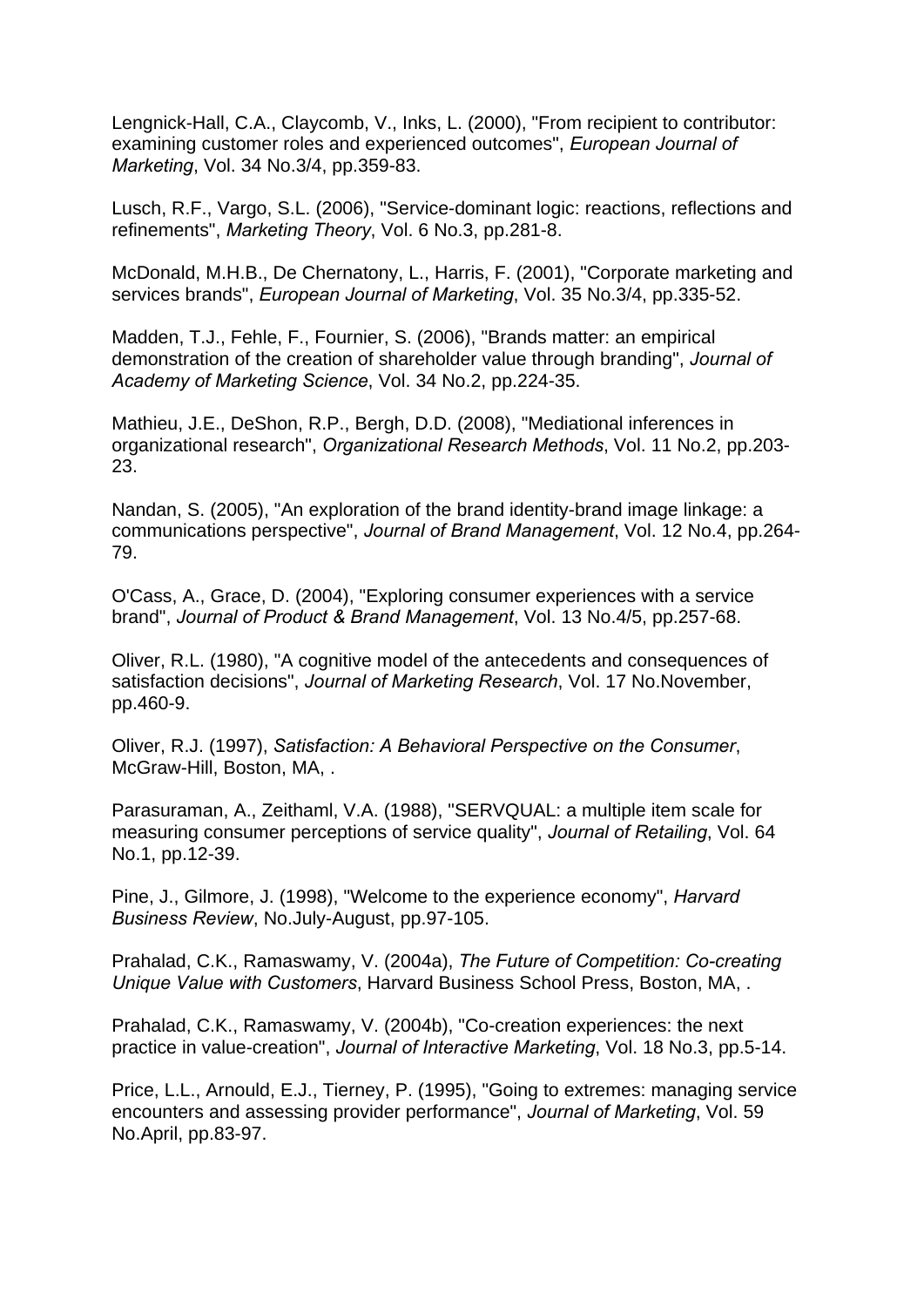Sandstrom, S., Edvardsson, B., Kristensson, P., Magnusson, P. (2008), "Value in use through service experience", *Managing Service Quality*, Vol. 18 No.2, pp.112-26.

Scheff, J., Kotler, P. (1996), "Crisis in the arts: the marketing response", *California Management Review*, Vol. 39 No.1, pp.28-52.

Shostack, G.L. (1977), "Breaking free from product marketing", *Journal of Marketing*, Vol. 41 pp.248-56.

Surprenant, C.F., Solomon, M.R. (1987), "Predictability and personalization in the service encounter", *Journal of Marketing*, Vol. 51 No.April, pp.86-96.

Turley, L.W., Fugate, D.L. (1992), "The multidimensional nature of service facilities: viewpoints and recommendations", *Journal of Services Marketing*, Vol. 6 No.3, pp.37-45.

Vargo, S.L., Lusch, R.F. (2004), "Evolving to a new dominant logic for marketing", *Journal of Marketing*, Vol. 68 No.January, pp.1-17.

Wakefield, K.L., Blodgett, J.G. (1996), "The effect of servicescapes on customers' behavioural intentions in leisure settings", *Journal of Services Marketing*, Vol. 10 No.6, pp.45-61.

Wood, R.E., Goodman, J.S., Beckmann, N., Cook, A. (2008), "Mediation testing in management research", *Organizational Research Methods*, Vol. 11 No.2, pp.270-95.

Yin, R.K. (2003), *Case Study Research: Designs and Methods*, Sage Publications, Thousand Oaks, CA, .

#### **Further Reading**

Hair, J.F., Black, W.C., Babin, B.J., Anderson, R.E., Tatham, R.L. (2006), *Multivariate Data Analysis*, Pearson Prentice-Hall, New York, NY, .

Hatch, M.J., Schultz, M. (2003), "Bringing the corporation into corporate branding", *European Journal of Marketing*, Vol. 37 No.7/8, pp.1041-64.

Javalgi, R.G., Moberg, C.R. (1997), "Service loyalty: implications for service providers", *Journal of Services Marketing*, Vol. 11 No.3, pp.165-79.

O'Cass, A., Grace, D. (2003), "An exploratory perspective of service brand associations", *Journal of Services Marketing*, Vol. 17 No.4/5, pp.452-75.

Ønkvisit, S., Shaw, J.J. (1989), "Services marketing: image, branding and competition", *Business Horizons*, No.January-February, pp.13-18.

Smith, P.R. (1993), *Marketing Communications: An Integrated Approach*, Kogan Page, London, .